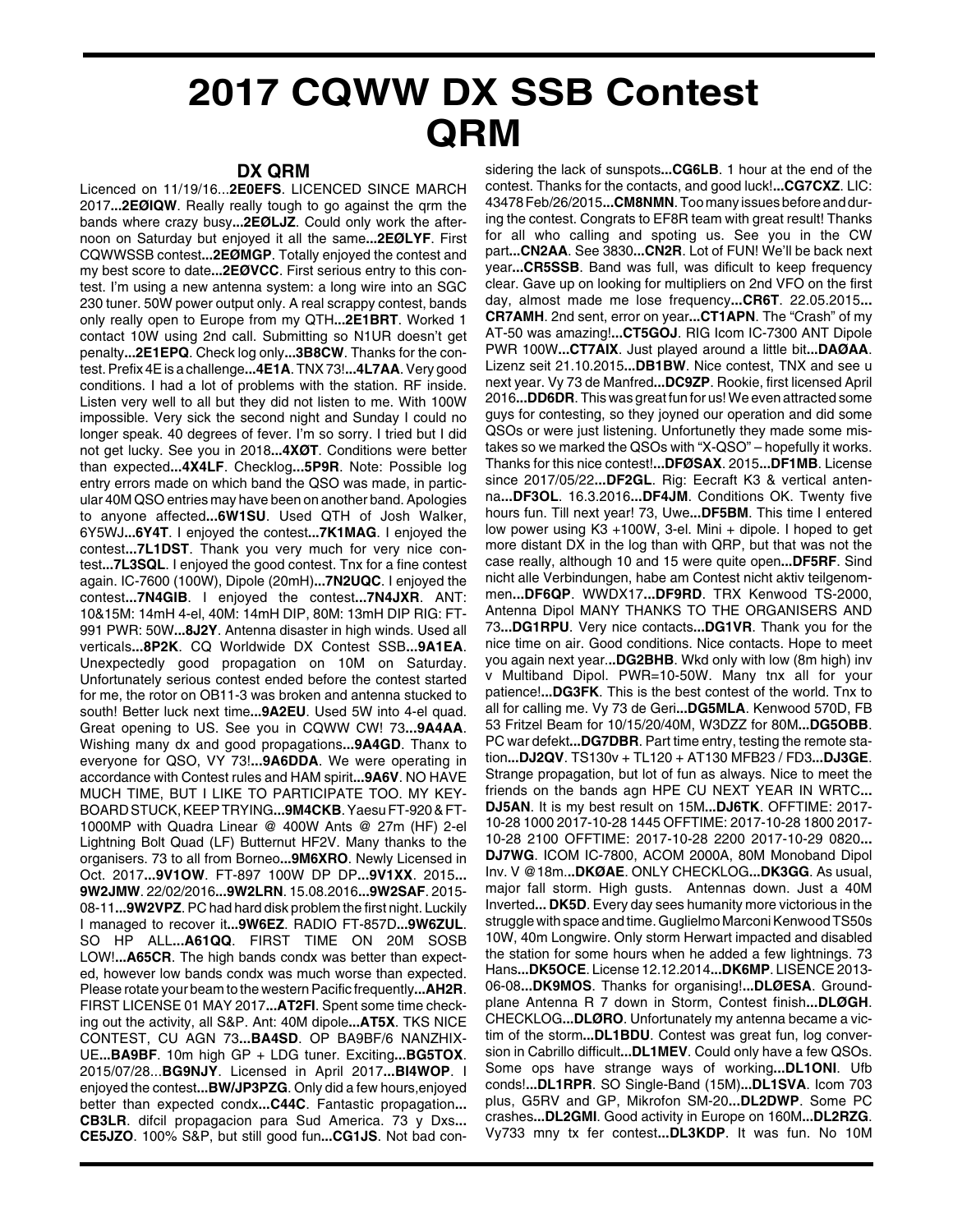Conditions**...DL4JLM**. Check log**...DL4LAM**. Yaesu FT-DX3000 / SteppIR / Loop 139m Umfang**...DL4ZA**. License since December 2014**...DL5LB**. TRX ICOM 756 pro III**...DL5ZB**. CU in the next PSK / SSB / RTTY Contest**...DL6DJ**. Good condx. CU agn in cw part**...DL7CX**. Did it while on holiday with the family. 100W 40m Wire. Icom IC 7200A Had Fun**...DL7ED**. 21.12.2016**... DL7LL**. Rookie 2016**...DL7NV**. Fun little sparetime-activity! 73, Andi**...DL7ZZ**. SINGLE OPERATOR ROOKIE (HIGH POWER ASSISTED) FIRST LICENSED IN OCT. 2015**...DL8BFV**. Little Loc, but better as nothing!**...DL8OAZ**. Rookie License Nov. 2015**...DL9CP**. FT1000MP Field Vertical GAP Titan DX**...DL9LF**. Year of License MAY / 09 / 2016**...DM1MA**. Lizenz 05/2016**... DM3BN**. ROOKIE**...DM4DS**. 15 and 10M this year was very bad**...DM6HK**. I have not logged the received zones**...DM7MRE**. 06.12.2014 ROOKIE**...DO2HEY**. The Best Contest - ever ever ever**...DO4TP**. SOTA, 73**...DO5TMM**. 1. Licence 11/05/2017**... DO7DOC**. Rookie license since 05/2015**...DO7EE**. TRX anttena**...DO7ES**. I had a lot of fun at the contest**...DO8YX**. Rookie 2015**...DO9CW**. Contesting with a very stormy night. For safety reasons we had to lower our antennas for almost 12 hours. Finally we are happy with our result. Great team and great weekend**...DP6T**. Only part time participation: Had to crank the antennas down due to severe storm in northern Germany from saturday evening until sunday late morning local time**...DQ1P**. Thank you**...DU1AVC**. Great time was had by all**...DU1HR**. HAPPY TO WORK A SMALL NUMBER OF STATIONS! INVERTED V @ 20mh USING 100W**...DU3/W6QT**. 73**...DU7HF**. 20 March 2015 license # AT-NC 0978-15**...DV1YAI**. First License Issued April 2015**...DV7DTX**. Date of first license: 06/01/2016**...DV7DYH**. June 1, 2016**...DV7DYJ**. Good luck to the contest 73**...DX1EVM**. OCTOBER 9 2017**...DZ1PUP**. 14MHz was quite opened toward Pacific area but not toward EU**...E2ØNGF**. Checklog**...E74SL**. Poor propagation and not much time**...EA1BP**. Mono-operador Asistido Baja Potencia CQWW SSB**...EA1IC**. My RADIO LICENCE IS OF 15-09-2015**...EA1ITX**. It was a great contest at home using Testing N1MM under Xubuntu was great**...EA2CCG**. ICOM 7600 dipolo DX-B Alpha Delta o hy gain avq 14 + expert 1k**...EA2DDE**. Thanks to all operators!**...EA2GM**. CQWW SSB**... EA2XG**. I had a lot of fun. Thanks to all. Till next edition!**... EA3BRL**. Republic of Catalonia. New DXCC entity**...EA3FHP**. CQWW SSB**...EA3HWC**. 22/12/16**...EA3IAA**. Nice weekend with this fun contest! See you next year! RIG: Icom IC-706 MKII. PWR: 80W. ANT1: 10/15/20M-ECO AVT vertical. ANT2: 40/80M homemade dual band wire dipole**...EA4DXP**. CQWW SSB**...EA4GOK**. ROOKIE 3-FEBRUARY 2016**...EA4GUU**. ROOKIE 16 JUNE 17**...EA4GYR**. CQWW SSB**...EA4LG**. Best 73 de David**... EA4SG**. EL CONTACTO No15 NO HA PODIDO INCLUIRSE POR NO DEJAR EL PROGRAMA - Z61DX 21Mhz. UTC-16:14 28-X-2017**...EA5DIT**. TS480, 100W, Vertical 1/4 wave 2 sloping radials, El Trampoli beach, Denia**...EA5GVZ**. Antena Ground Plane 100W kenwood ts 570d, Lic 2014**...EA5IJG**. GRID LOC im97lx**...EA5UJ**. Icom IC-7000, AT 7000 Tuner, Multiband GPA - 6.3m long, 5m high**...EA6/DK5IR**. LICENSE 9 JANUARY 2017. CERTIFICATE: YES. LOCATION: JM19LI**...EA6AMM**. Not many spare time unfortunately so I decided to do something really different (QRP on TB). This is the most difficult category you can ever imagine. The chalenge was how far can I reach with just 4W and inv. V. I can only get 1 of around 20 heard and called several times, and that was after repeating my callsign at least 10 times. Unfortunatelly a big QRN from neighbour machine oblided me to QRT. 73s All**...EA6SX**. Real holliday station. Antenna was inside a small balcony!**...EA7/OG55W**. Even under the very low conditions the contest was pure fun. Looking forward to next year**... EA8/DJ6HL**. La Palma Island Canary RIG: KX3 / 10W**... EA8/DL4KCA**. CHECKLOG**...EA8/OH1RY**. After many years I returned to participate in the CQWW SSB, I could not devote as much time as I wanted, but I was able to give zone 33 to many participants. 73 & DXs Luciano**...EA8AM**. KENWOOD TS-830S DIPOLE WINDOM 80W**...EA8AQV**. LICENCE ACTIVE 29/01/2016**...EA8DET**. Yaesu FT-1000 MP M V and Dipole**... EA8OG**. Only works 10 hours with a dipole very high propagation early next year**...EB1EWE**. Thanks for the fun to everybody. The new 4 square for 80M turned out a killer array, it paid off all the Imanol's efforts. Thanks to Filipe CT1ILT for the RX and 80M 4 sqr antennas digital desktop control boxes, to Pablo EA4TX for the ARS rotor control boxes, to HAMBUY (EC5AN) for the high bands RX antenna and to Eider & Imanol (EC2DX) for hosting this gang of crazy ops. See you all in the CW part. 73**...EC2DX**. Thanks to all OM who listened and answered my QRP whispers**...EC4AA**. KENWOOD TS 2000 ANT. DIPOLE RIGID**... EC8AQQ**. Big fun! Crowded bands, no so bad condx**...ED3T**. Thanks for the QSO to all the partners**...ED9E**. 73 from the EE5T Team**...EE5T**. A local electric QRM bocked me for many hours**... EF6T**. As usual and since 10 years, I travelled from Brussels to County Tipperary to erect my antenna park on top of a windy hill. This year, just a week after Ophelia storm, the weather was better and I enjoyed spending 4 days in the fields to raise a lighter antenna park than usual as my antenna trailer was still stuck in the mud due to the past weather conditions. The fields were so wet than each step was followed by a splash and sometimes I've had cow mud up to my socks. Just after my arrival in Ireland, my PC crashed and I had to buy a new one but here the keyboards are QWERTY and not AZERTY, what an additional challenge also but the main point is that I lost all my usual software. During the contest, I experienced a decrease of sun activity as well as a decrease of "Tropical" activity. I am sure that we are enjoying the 10 last years of good ham radio contest and I plan in the short future to visit engineering universities and high schools to motivate students to join us. 73 from Olivier**...EI1A**. Amazing conditions. Working into PY with 5W easy. Must try QRP again**...EI1E**. CQWW is like a fine wine or a dose of the flu - it is different every time! Was mostly wine this time. Also, great to hear plenty of new voices**...EI4GNB**. 100W into end fed antenna from IO51tu. Licenced since 25 June 2015**...EI5HZB**. SD worked great, besides PC crashing!**...EI5KG**. Great contest**...EI6JK**. Great test, good condition**...EI7M**. YAESU FT-897D**...ER2OW**. RIG: FT-847, ANT. GP 16.5m high, dipole**...ESØDJ**. 03.01.2017**...EU1ADH**. 73 GL! EU1W EW1I EW1NY EW2R EU2Q**...EU1WW**. Used FT990 100W + 2x41m Zepp**...EU6DX**. Fantastic pileup USA on 15 and 20M**...EW6W**. RADIO AMATER LICENCE N730240 11/23/2015**...EW7BA**. TS-590 HF-37 (10-15-20M) Inv.V (40- 80M)**...EW7DK**. Good contest**...EW7M**. 73!**...EW8DX**. 73!**... EW8G**. FT-950 - Antenna center fed**...F1RCH**. Can't wait for next year!**...F4ETG**. trcv FT2000 + ameritron AL811H+ SPIDERBEAM 3**...F4FFZ**. 100W + dipoles**...F4FLO**. @F4FRF on twitter**... F4FRF**. PETITE PARTICIPATION SPIDERBEAM 100W BONNE CONDITION METEO**...F4GLD**. Locator: JN34AB TRX: YAESU FT817 - Antenna 2x10m Horizontal Dipole**...F4GSP**. CQWW in portable station departement 50 near Cherbourg.Weather was quite nice and the propagation also. 88 to all stations contacted F4HJC/P Sylvie**...F4HJC**. First ham licence: 22/02/2016**... F4HQO**. Date of my ham licence june 2016**...F4HRM**. Amateur radio operator certificate 30 April 2016**...F4HSE**. 6TH JUNE 2017 for first licensed**...F4HXC**. Felt a bit lonely during the first night as the 80M antenna failed to work properly**...F4KKE**. F4VSE from North of France - 100W, 7-el. and Delta loop**...F4VSE**. Great pleasure as usual!**...F5JFU**. Log submited too late. Just to confirm contacts if needed for other ham and for learn the CQ challenge principe. See you next year in time. Thank you**...F5OPR**. Had fun. SSB is not my prefered mode, but had fun. Good to work more DX on 80M than I ever worked on 80 SSB during 28 years!**...F5PHW**. Licensed on 27-08-2015**...FK4QX**. The rotator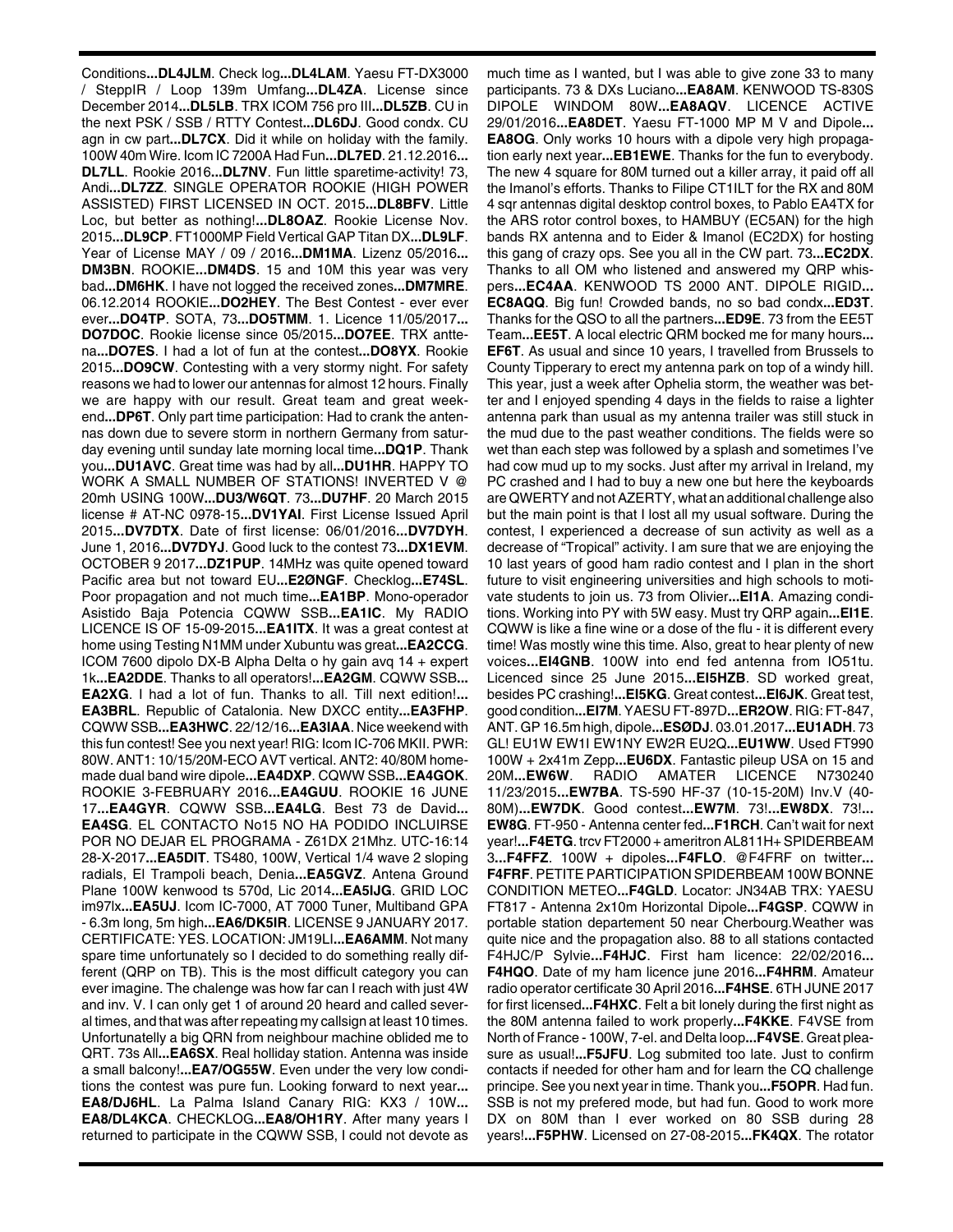under the XM240 and the C31XR is broken and the antennas pointed to the East. A lot of hard works before the contest**... FM5BH**. Ee enjoyed the contest :-)**...GØAZH**. Just played, been ill so thought send a checklog**...GØGFQ**. Brilliant**...GØMCV**. Running 10W into a 17m wire loop in the shack in Banbury, England. Amazed at the contacts made. 1000 KM Belarus**... GØNVN**. Good conditions. SD easy logging programme to use! Busy contest**...GØUKZ**. 100W to an end fed. Lower claimed score, but good fun**...G1EIX**. Great contest many thanks**...G1PPA**. Limited time on the contest. Good fun**...G2BKZ**. Just giving a few points away and chasing band slots!**...G3PHO**. Lots of very bad quality signals, taking up acres of band space. About time some DQ'ing was done, just as for Self Spotting**...G3Q**. Had problem with RF upsetting CAT control and therefore some 21 & 28-Mhz frequencies may be in error**...G3SWC**. Amazed at what can be worked with just 3W and a vertical**...G3WW**. Strange conditions on indoor folded dipole, lots of activity but not much real DX heard**...G3YRZ**. Tx issues on Sunday so few QSOs. Conditions moderate Saturday, good on Sunday**...G3ZGC**. Response to request for a checklog**...G3ZHL**. Conditions better than 2016. 10M patchy but some good QSOs. LF bands very good. SD used as logger again. A very fast and simple program. Looking forward to CQWW SSB 2018!**...G4ADJ**. Bands in good shape and very busy. Pity no Pacific DX was heard. As always, SD Log was as reliable as ever**...G4ATH**. 15M great, nice 10M opening to Caribbean from Eu. Too many poor signals around**...G4CWH**. Just spent a few hours but some good DX worked**...G4DDL**. Two days of good conditions so plenty to work even on the "wet string" antenna**...G4FKA**. Better than last year**...G4IUF**. K3 to 20M inverted V dipole apex @ 5m only 2m above ground at ends!**...G4NBS**. Rig: Yaesu FT817, Ant: GAP Titan DX and Western DX 10 at 18 feet. PWR: 5W hard work at 77 but great fun. Thanks**...G4Q**. I think this is the first time I've operated a contest purely running S&P rather than running as on low power with the band band conditions as they are, I wouldn't be able to hold a frequency. Many stations have mismatched transmit/receive capabilities. I missed a lot of multipliers simply because they couldn't hear me, despite signals being incredibly strong and with no callers. It was a fun contest and good to be back operating seriously again. Thanks to everyone for the QSOs, points and multipliers**...G6NHU**. SEND-ING FILE FOR LOG CHECKING**...G7IXU**. This process is so arcane. There MUST be a better way. Excel files pse**...G8CYK**. Excellent conditions although predictions were bad**...G8KEK**. Search n pounce. Good contest higher number of QSOs from last year**...G8ZRE**. Submitted as a ckeck log, Great fun Thanks!**... G8ZZK**. Amateur radio team teaching scouts how to enter contests**...GB2GP**. Great contest - poor propagation to the South with Zones 34-39 missed**...GI4T**. Had a great contest no so good on 10M**...GMØV**. Another great contest enjoyed by us all. WX great on the Friday but on Saturday and well into Sunday we had Force 9 gales. Three incidents over the weekend: Couldn't get the cluster to work but was resolved 20 minutes before the start broke and the director decided to spin around like a windmill was due to the wind where a guy broke and our 10M beam came crashing down during the night, it was fixed by 09 2 Rookie operators this year who took to contesting like a duck to water. CQWW SSB is a great contest to learn contest operating**...GM2T**. Propagation was better than I expected**...GM3TAL**. The usual gremlins played their part before and during the contest. It's becoming a tradition. All sent to test us but we prevailed. Both main HF beams suffered feeder wrap-around issues at the tower cages and one of the Icom 756 Pro3's suffered loss of output power too 10 minutes before kick-off. Standby 7300 replaced it. Conditions were actually pretty good but 15M stood out as being the band of choice. We had amazing runs on 15M into NA. We welcomed 2 newbies to the world of contesting too and they did a fine job. Highlight of the

weekend = a KH6 station working a pileup by numbers**...GM6NX**. Basically an S&P Fest, but enjoyed it. I love SD's new frequency, call tracking**...GW4BVJ**. Just testing my new Cushcraft R6000 antenna**...GW4MVA**. Thanks for the calls and QSOs guys! 73/DX Joco**...HA3OU**. Rig: YAESU FT2000 Antennas: 5-el monobander Long John Yagis for 28-21-14 MHz and 4-el. / 3 band Trival Quad on 28-21-14 MHz. Lazy-H antennas for 7 MHZ (NW-SE/SW-NE) NVIS for 7MHz N/S Single Quads for 3.5 MHz (SW-NE)/NW/SE/ + NVIS for 3.6 MHz (N/S) Delta loops for 1.8-Mhz (NW-SE/SW-NE) / K9AY Fine CONDX it was a nice surprise as 160M and 10M both were opened. Sunday a strong orcan hit Hungary and no AC voltage for more than 2 hours. Thanks for nice contest! Best regards from Hungary! Charlie**...HA4XH**. First QSOs on 160m :)**...HA5DDX**. IC 756 PRO III. 5W ANT: dipole & beverage**... HA5NB**. SSB is not the mode for the living room when family at home**...HA5X**. Contest Expedition to HBØ using all portable equipment. QTH was a bit tough as surrounded by mountains. Still a lot of fun!**...HBØ/DD5ZZ**. Single Band 15M**...HB3YRU**. LICENSE SINCE 2016-02-27 ROOKIE RHEIN RUHR DX ASSO-CIATION**...HB9/DK6PB**. Elecraft K3 and KPA500 500W, Ant: Force 12 C-4s (2-el.)**...HB9AA**. IT'S MY FIRST PARTICIPATION ON THE CQWW PLS TELL ME IF I HAVE MISTAKES**...HB9DTV**. Thx for organising. First sending a log. Feedback is welcome**...HB9FWO**. First license date July 9th, 2015**...HB9FXU**. 2015**...HB9FZB**. Just some points for others**...HB9GNB**. The log of runSTN took VFO B QRG instead of VFO-A**...HB9H**. FOR CHECK LOG ONLY 73S DE DOM**...HB9HLI**. I had only small time to participate. Conditions where good during the two days. RIG: ICOM-7200, 100W, Ant: 2-el. SteppIR and 40/80M Trap Dipol 2 x 13m both antennas 12m over ground. Tnx to all behind, cu next year es 73 de Rudolf**...HB9MXY**. Icom IC-7000, FD3**...HF95OSP**. FT DX 5000 MP + OM 3500 HF + KT34XA I had many problems on 2nd day because of a heavy storm with 130km/hour windz :( 73!**...HG4F**. IC756 PROIII + PA, YAGI, dipoles**...HG500A**. ICOM 756 pro 100W 3-el. yagi GP-s dipoles**...HG5ØØE**. Hope better conditions next year**...HI8PJP**. Assisted**...HK3J**. My first contesting from Rep of Korea. Thanks to my host, Lee, DS4EOI**... HL2ZDA**. Thank you every stations for every my score. See you again on the bands**...HS8LVC**. Grande partecipazione anche se dal mio punto di vista la propagazione la propagazione non e stata gran cha con i miei dipoli mi ha permesso di fare la mia partecipazione grandi cose**...IØBYR**. ENJOY THIS CONTEST. HOPE TO HAVE MORE TIME TO OPERATE IN THE NEXTONE**... IØPNM**. QRP ELAD FDM DUO. Pwr: 5W, Ant: calculated tap 39m long 10m high for all bands**...I2BPP**. A serious test to my new high-bands setup. Passed. Still work to do for the low bands (40 and 160) but I had a lot of fun already**...I2WIJ**. 10M closed, 15, 20 and 40M ok. Given the propagation I thought there would be less activity. More than a few interesting QSOs. Rig: YAESU FTDX3000, no amplifier, power about 90 / 100W. Ant: 40M AVT4 ECO (G.P.) - 15 and 20M TA32 Jr. Mosley**...I3LTT**. My QRP station: Renger 2950 + attenuator to get 5W output, my antenna: Yagi 4-el. monoband for 10-20M from the ground. The propagation was beautiful, but my luck was to meet the powerful stations operated by OMs great availability, which made the result of this interesting LOG**...I5KAP**. Few QSOs. S&P just countries and zones. Inverted vee, K3, PA**...I8UZA**. Our first time ever in M/S Low Power. Running and working multipliers in SSB, mostly on crowded bands and pileups, was really suffering. Unexpected very good 10M conditions on Saturday**...IB9T**. Great fun on Saturday, a little less on Sunday. Thanks to MOMOBEAM for the excellent performance antennas**...IF9A**. Checklog**...II3E**. Amazing condition after few years.Tons of U.S. stations were so strong here even if the propagation cycle is going down. I had fun even if my score could be better if I was able to catch a few more multipliers**...II8M**. All ok**...IKØEBA**. Rigs = Sommerkamp FT-7 (QRP or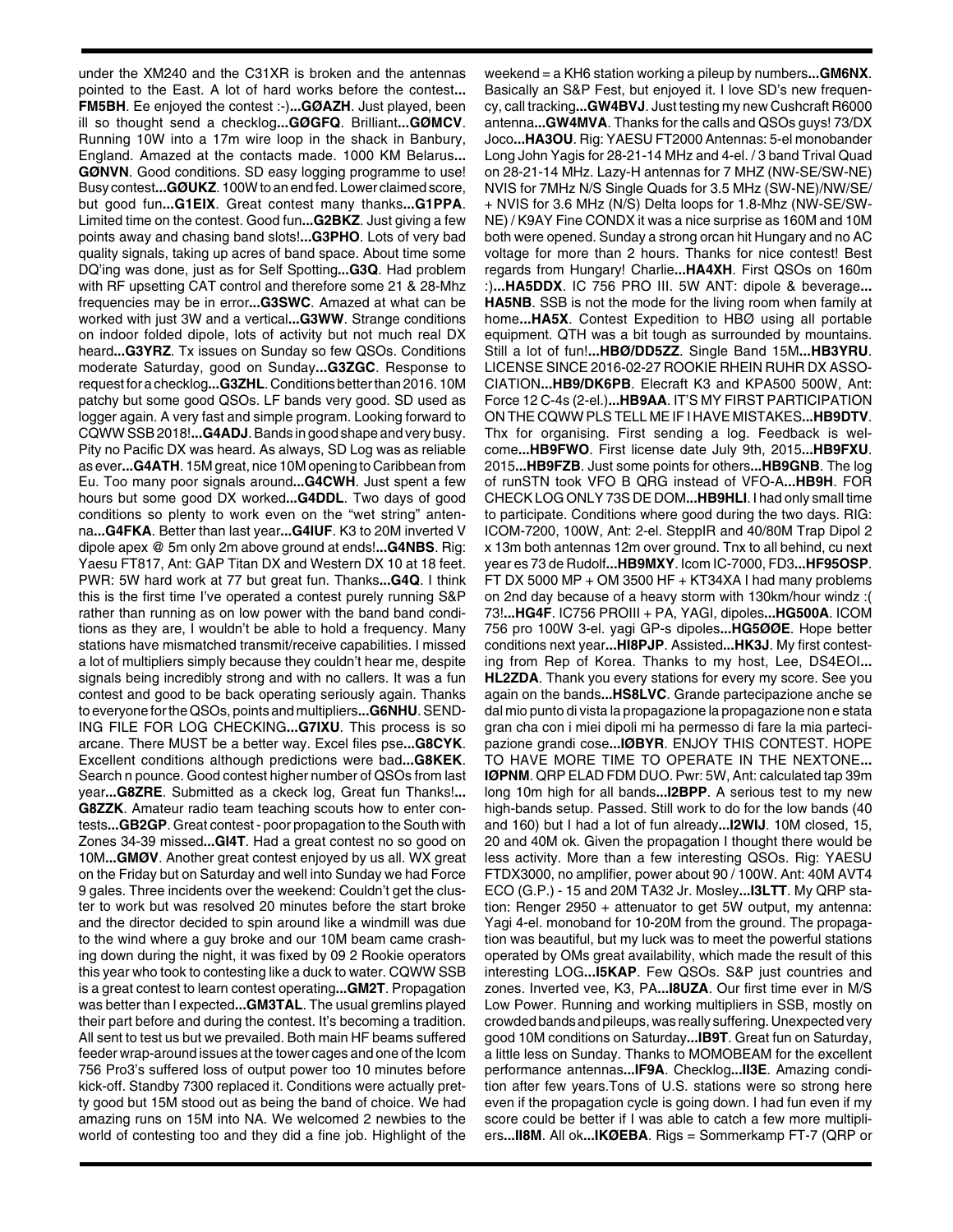+ 100W Booster) or IC-718 or MFJ-9420 (QRP) Antenna = Inverted-V Dipole Max Power Used = 100W**...IKØVWH**. CQWWDX SSB CONTEST 2017**...IK1TNU**. This was fun, but QRP was tougher than expected. Thanks to all who stuck with me**...IK2CFD**. Fun experience with my new Sunsdr2pro**... IK2XDE**. Con una antenna verticale multibanda non si possono avere troppe pretese. Divertimento garantito**...IK3SSW**. Nice propagation on 15M.**..IK4LZH**. TNX 4 ALL 73s**...IK4OMO**. Only 15 min, just for test my old rig, a TS830s**...IK7LMX**. Weak propagation to operate in QRP, but I spent some fun hours. 73**...IK8YFW**. TS950SD + TL922 (only 1 tube! 400W) Antenna dipolo 2DBQ**...IN3AHO**. License granted on March 7, 2017**... IN3GYN**. Low profile dipole Elecraft K2 5W and patience**...I N3HUU**. Little time for salut problem good propagation and good partecipation. FTDX-3000d 100W antenna vertical iz0zio mike heil Pro Set 6**...IN3UFW**. I am in contest in category multi with other call (IR3Z)**...IN3XUG**. Beautiful contest**...IO1C**. FT 2000, FT 920. TH3MK4, 12AWQ, 2 VERTICAL IN PHASE 40M, DIPOLE 80M AMPLI HM**...IO9R**. Specifichiamo che per motivi tecnici abbiamo operato con un solo trasmettitore**...IQØRU**. SOAB LOW POWER SSB**...IQØWV**. Tnx**...IQ2XZ**. Yaesu FT-1000 Mark V, Yagi 10-20M, Dipole 40M, Morgain 80-160M**...IQ3WW**. Good Contest**...IQ8BB**. Again great fun in a nice group of friends. Thanks for calling us. 73**...IR4X**. Busy band, difficult to find a free space to make calls. In 160M you will hear only 50 stations. For a few minutes I reached a peak of 260 QSOs / hour the rates in the afternoon were also great with 140 QSOs / hour. Get a higher score in recent years. Total real activity 24 hours. Dipole 10- 15-20M and inverted V 40-80-160M, Icom IC-7300, Amplif 500W, QARTest**...IR9Z**. 10M completely closed. Only 38 QSO, never seen in CQWW**...ISØXDA**. Salve a tutti grande attivita al prossimo contest. 73 de Vito**...IT9CTG**. Ottima Propagazione grazie a tutti 73s**...IT9DVZ**. SOMBANDLOWPOWER NOT ASSISTED**... IT9FRX**. 15-06-2015 FIRST DATE OF HAM LICENSE**...IT9GDN**. 73 de Ted**...IUØCNI**. IU1FSL S.O. OVERLAY ROOKIE LIC 28/7/2015**...IU1FSL**. The date first licensed 31 / 03 / 2016**...I U1GNA**. IUI1JCZ General authorisation issued on 10 / 07 / 2017**... IU1JCZ**. 02 / 04 / 2016**...IU2GDC**. Licensed 25 / 05 / 2016**...I U2HEE**. License from date 21 / 12 / 2016 Authorization tx date 22 / 02 / 2017**...IU2IGX**. This is my first contest. A nice experience**... IU3GJD**. License date 2014 / 07 / 15**...IU4DAF**. Category - ROOKIE 06 / 10 / 2016**...IU4HRJ**. Licenced 25 May 2016**... IU5HES**. 73 and Ciao**...IU6FUB**. Licenza 18 / 06 / 2016**...IU8HEP**. LICENCE DATE 23 / 03 / 2017**...IU8IZA**. RTX ICOM IC-756 PRO III, ANT: ULTRABEAM YAGI 3-EL. 6-20M. TOWER 9m. 500W from an ACOM 1010**...IWØBCF**. RTX DRAKE TR-4C ANT. YAGI 3-EL. 10 / 15 / 20M. TOWER 3M, 300W**...IWØBLW**. This contest participation seems to me a handicap race I did not feel very well, anyway I installed the temporary station at my country home: TS2000, PA ACOM 1010, Vertical antenna home made 16, 5m, JC4 remote tuner. Meager propagation, 500W out and the vertical are not the best for this contest but for less than 24 hours in a beautiful and quiet location, far from the town, it was a good experience. 73 de Giovanni, Monte Argentario / Tuscany**...IWØG-TA**. Little time available, only in the 160M band but as always great fun. Thanks to all**...IW1CBG**. Poco tempo a disposizione, ma divertito!**...IX1CVF**. FUN CONTEST WITH GOOD PROPA-GATION**...IZØDXD**. GOOD OPENINGS ON 15M. Great Contest. GREAT FUN! YAESU FT2000 - MIC 10 VARIOUS DIPOLES. 300W**...IZØIRH**. I was very impressed about 15M band propagation I experienced Sunday afternoon! Few QSO because of time contraints but worked also new countries with much fun**...IZØZFK**. Wonderful contest! See you next year**...IZ1MHY**. Little time for the contest, but much fun**...IZ2FNI**. TX CODAN 9360 and RX Softrock Ensemble**...IZ2OOS**. It is the first time as SO HIGH. I had a lot of fun**...IZ4AKO**. AMAZING CONTEST!**...IZ4VQS**.

ALWAYS A BEAUTIFUL EMOTION THE CQWW PECCATO FOR THE LITTLE HOURS OF ACTIVITY CAUSED WORK MA MAQQ A BEL LOVE, GOOD DX AND THE NEXT YEAR 73 DE ALDO**...IZ8DFO**. Very great and fascinating TOP contest great participation and good propagation, pity having to leave the contest because of problems with the antenna. Inevitable contest, appointment to the next edition hoping to improve score and setup and have no problems. Thanks to the stations that have had the patience to connect. 73 'de Giovanni**...IZ8GUQ**. Grazi per questo splendido avvenimento!**...IZ8NWA**. Few QSOs for fun while transiting to 7O land. (S53T)**...J28ND**. CNDX was not so FB,but I got so so QSO**...JAØBJY**. It was fun!**...JAØCLB**. I enjoyed the contest**...JAØIXW**. I enjoyed the contest**...JAØLNS**. 100W**... JA1AZR**. FT-1000 100W 5-el. Yagi Dipole**...JA1BNW**. I enjoyed the contest.**..JA1CCX**. Thank you for QSO. Because of an injury, it was short time participation. But I enjoyed. See you next contest!**...JA1CRJ**. I enjoyed the contest**...JA1DBG**. In preparation for typhoon, so going QRT, Hi**...JA1DCO**. I enjoyed the contest**...JA1FFB**. Tnx! nice contest**...JA1FWS**. I enjoyed the contest. 70 70**...JA1GHR**. I enjoyed the contest**...JA1IAW**. I enjoyed the contest**...JA1JNM**. I enjoyed the contest**...JA1JRS**. I enjoyed the contest**...JA1KIH**. Radio: YAESU FT-817ND Antenna: Mobile Whip**...JA1KPF**. I enjoyed the contest**...JA1NFD**. I enjoyed the contest**...JA1OHP**. This is check log Use multiple lines if needed**...JA1QAD**. I enjoyed the contest**...JA1QML**. I enjoyed the contest**...JA1RTX**. I enjoyed the contest**...JA1RYC**. I enjoyed the contest**...JA1UII**. I enjoyed the contest**...JA1UOA**. I enjoyed the contest**...JA1UXV**. I enjoyed the contest**...JA1XZF**. Hello. To a dear friend We were able to have big pleasure by contest operation this time also. We appreciate that pleasure of ham radio is given by the staff of a contest organization, and many friends in the world. We will continue contest operation in the future, and we will meet you again. Sincerely, JA1YPA/JA1PEJ**...JA1YPA**. I enjoyed the contest**...JA2ATE**. I enjoyed the contest**...JA2GTW**. I enjoyed the contest**...JA2HBK**. I enjoyed the contest**...JA2HOL**. Tnx FB Contest!**...JA2HYD**. I enjoyed the contest**...JA2HZA**. Thanks**...JA2IXS**. Aich Preficture 20**...JA2JWH**. ICOM IC-7100 100W OUTPUT Inv Vee 12 AVQ Triband Vertical**...JA2KKA**. ANT: 40M-14m high DIP RIG: IC-741S PWR: <5w**...JA2MWV**. I enjoyed the contest**...JA2QPD**. We enjoyed the contest!**... JA2YCK**. I joined this contest only in Saturday. But not in Sunday by Typhoon**...JA3AOP**. Air condition of 15M band was somewhat good. I used a simple dipole antenna, but I enjoyed this competition with it**...JA3BBG**. Rig: Collins KWM-2A, 3-el. Yagi**... JA3DAY**. I enjoyed the contest.but cobditions were bad**... JA3EBT**. I enjoyed the contest**...JA3ENN**. I enjoyed the contest**... JA3FRI**. RIG: IC-7600 + HL-1KGX. ANT: CD-78jrV (DIPOLE)**... JA3HBF**. I enjoyed the contest**...JA3HIL**. I enjoyed the contest**...JA3KDJ**. I enjoyed the contest**...JA3PFY**. I could enjoy the very wondeful contest**...JA3QOS**. I enjoyed the contest**... JA3WNJ**. I enjoyed the contest**...JA4BEV**. I enjoyed the contest**...JA4DQX**. I enjoyed the contest**...JA4DWG**. I enjoyed the contest**...JA4EVN**. I enjoyed the contest**...JA4EZP**. Log for checking only**...JA4JBT**. Conditions were not good, but I enjoyed**...JA4OPW**. I enjoyed the contest**...JA4RWN**. I enjoyed the contest**...JA4TUJ**. I enjoyed the contest**...JA5QJX**. I enjoyed the contest**...JA6DJS**. I enjoyed the contest**...JA6GPR**. I enjoyed the contest. First attended this contest**...JA6ONQ**. I enjoyed the contest**...JA7BEW**. I enjoyed the contest. Condx were not good**... JA7KED**. I enjoyed a contest with a short antenna**...JA7KQC**. Very fun of having QSOs this year. Thank you**...JA7LLL**. I enjoyed the contest**...JA7QQK**.I enjoyed the contest**...JA7QVI**. I enjoyed the contest**...JA7RPC**. I enjoyed the contest**...JA8AZN**. I enjoyed the contest**...JA8CXY**. I enjoyed the contest**...JA8DJY**. I am glad to be able to participate in a 2017 SSB and Tks for everybody to QSO that its my ANT is no good condition due to oncoming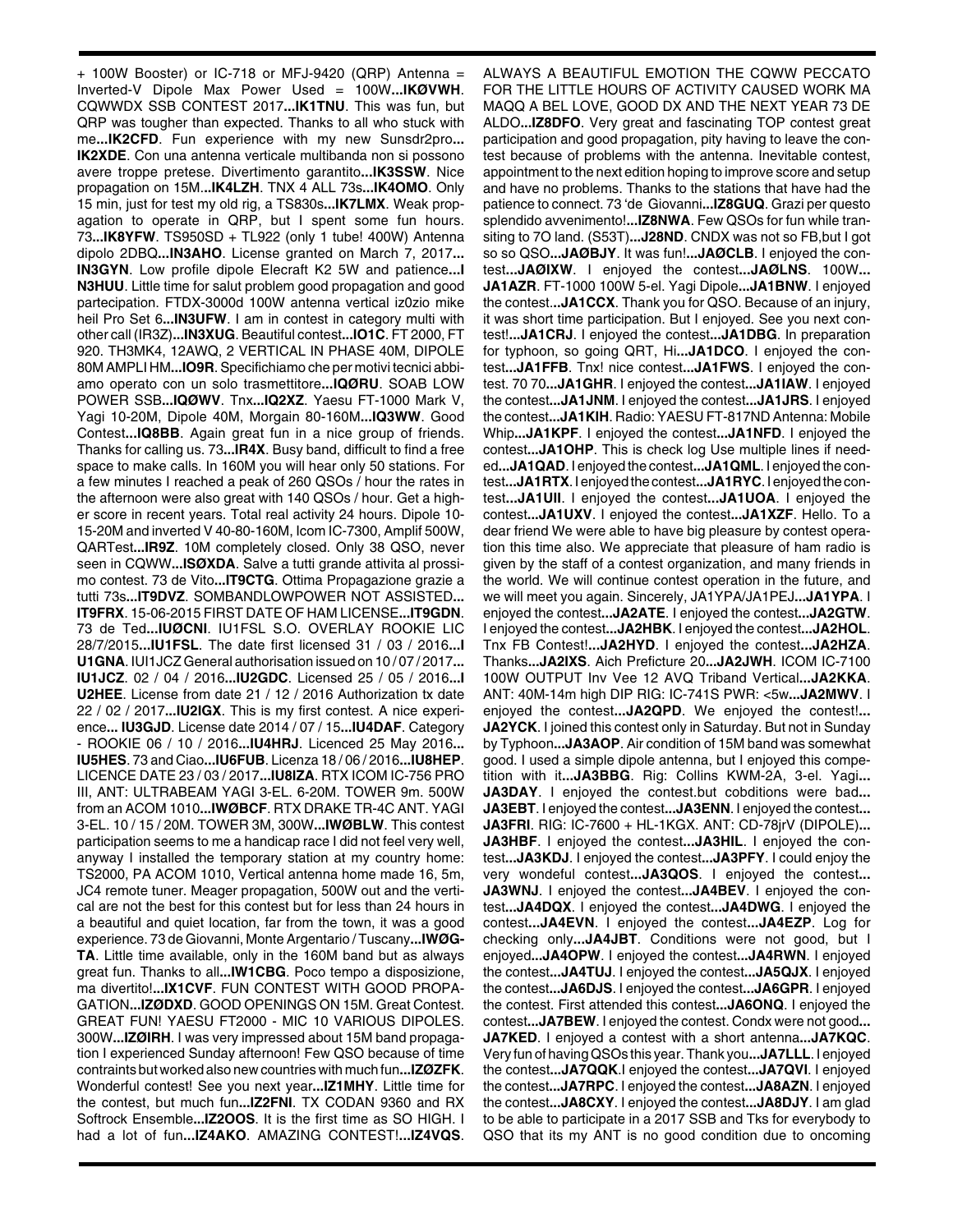typhoon. Also Tks for management of CQWW contest to yours everytime**...JA8KSW**. I enjoyed the contest. FTDX5000. Ant: 4 el. Yagi**...JA8TGD**. I've met a lot of old friends through the contest**...JA9CCG**. I enjoyed the contest**...JA9EJG**. I enjoyed the contest**...JA9GEW**. I lost 80/75M and 20M antennas by Typhoon #21, so I had to be in 21-MHz single band**...JE1CKA**. I enjoyed the contest**...JE1COB**. I enjoyed the contest**...JE1CTL**. I enjoyed the contest**...JE1GZB**. I enjoyed the contest**...JE1KDI**. I enjoyed the contest**...JE1REU**. I QRV on 80M single band low power. The condition was very bad as a last year. Because I have a very heavy Chinese OTH lader QRM. 2016 was 810 points. This year was 2027 points. 2015 was 2210 points. 2014 was 1610 points. 2013 was 1748 points. 2012 was 1242 points**...JE1SPY**. I enjoyed the contest**...JE1VTZ**. I enjoyed the contest**...JE4ADO**. I enjoyed the contest**...JE6ETZ**. I enjoyed the contest**...JE6PVG**. I enjoyed the contest**...JE6TUP**. I enjoyed the contest. I would like to have fun next year**...JE7KJG**. I enjoyed the contest. I do my best on the next time.**..JF1LKL**. I enjoyed the contest**...JF1LMB**. I enjoyed the contest**...JF1NZW**. I enjoyed the contest**...JF1OVA**. I enjoyed the contest**...JF1RFZ**. I enjoyed the contest**...JF1RYU**. I caught a cold while contest, so my physical condition was bad. And propagation too**...JF1TEU**. I enjoyed the contest**...JF1WLK**. I enjoyed the contest**...JF2CTY**. Thank you all stations!**...JF2FIU**. FTDX3000M (50W) Whip on my balcony 20m high**...JF2KWM**. I enjoyed the contest**...JF2WXS**. I enjoyed the contest**...JF3JSZ**. I enjoyed contest**...JF4XUT**. I enjoyed the contest**...JG1GCO**. I enjoyed the contest**...JG1ITH**. FTDX-5000 (100W) + 1/4 Vertical 75M**...JG1LFR**. I enjoyed the contest**...JG1MIJ**. RIG: FT991M ANT: mobile whip License Japanese 2nd class**...JG1NCL**. I enjoyed the contest**...JG1RET**. Great contest! Looking forward to participating in the contest next year**...JG1TUC**. I enjoyed the contest**...JG2RFJ**. Dear Friends Thanks for reply my weak signals. Rcvr: Homebrew DualConv Superhet Xmtr: Homemade 6146 20W (14MHz), Homemade 2E26 10W (7MHz) ANT: Invisiblewhip up 35m**...JG3EHD**. I enjoyed the contest**...JG4AKL**. 100W**... JG5UWK**. I enjoyed this contest,Tnx! Rig: TS-480HX 200W ANT: 4-el., 2-el. Yagi**...JHØILL**. I enjoyed the contest**...JHØMXV**. I enjoyed the contest**...JHØROS**. I enjoyed the contest**...JH1BHW**. I enjoyed the contest**...JH1EVD**. I enjoyed the contest**...JH1EYM**. Thanks for the QSO in the contest**...JH1FNU**. I enjoyed the contest**...JH1GLJ**. I enjoyed the contest**...JH1HDE**. I enjoyed the contest**...JH1JNJ**. I enjoyed the contest**...JH1LEM**. I enjoyed the contest**...JH1LZU**. I enjoyed the contest**...JH1OGC**. I enjoyed the contest**...JH1OVY**. I enjoyed the contest**...JH1PHK**. I enjoyed the contest**...JH1SUU**. Thanks for nice QSOs**...JH2GZY**. I enjoyed the contest**...JH2JNU**. I enjoyed the contest**...JH2KKW**. Condx is very poor. I enjoyed the contest**...JH2RMU**. I enjoyed the contest**...JH2XQY**. OATH: I swear using QRP 5W out. RIG: IC-7300M Power down. ANT 4-el. CQ (21/28MHz), 7MHz DP.**..JH3DMQ**. I enjoyed the contest**...JH3GMI**. I enjoyed the contest**...JH3JSJ**. I enjoyed the contest**...JH3OXM**. Great contest**...JH4UYB**. I enjoyed the contest**...JH6QIL**. I enjoyed the contest**...JH7SSJ**. I want to do my best on the next time!**...JH8CLC**. I enjoyed the contest**...JH8CXW**. I enjoyed the contest**...JH8GEU**. 2 Toki-City JAPAN TS-7300 @50W**...JH9DRL**. FTDX-3000 DP 5-el. Yagi**...JI1ALP**. I enjoyed the contest**...JI1JPJ**. Date of First License of Operator Issued : 03 August 2015**...JI1NZA**. I enjoyed the contest**...JI1RMZ**. I enjoyed the contest**...JI1RSF**. I enjoyed the contest**...JI1RWG**. I enjoyed the contest**...JI1TYA**. 2016 / 10 / 28. I enjoyed the contest**...JI1XOH**. IC-7800 with IC-PW1, 10m: 4-el. CQ, 15m: 4-el. CQ, 20m: 6-el. Yagi, 40M: 4-el. Yagi, 80M: Sloper**...JI2ZEY**. I enjoyed the contest**...JI4WHS**. I enjoyed the contest**...JI7EMD**. I enjoyed the contest**...JI8BUR**. I enjoyed the contest**...JI8XLD**. I enjoyed the contest**...JJØNSL**. I enjoyed the contest**...JJØPJD**. FT817ND 5W with mobile whip. Thank you for picking up my weak signal**...JJØSFV**. Rig: YAESU FT-

847**...JJ1HHJ**. I enjoyed the contest**...JJ2TKX**. I enjoyed the contest**...JJ5GSY**. Power 200W**...JJ7PMS**. I enjoyed the contest**...JK1LSE**. I enjoyed the contest**...JK1NJH**. I used power less than 5W**...JK1TCV**. I enjoyed the contest. 15M is check log**...JK1WSH**. Rig: K3, IC7300 Ant 20m high HB9CV Ant 18m high 4-el. Yagi**...JK7UST**. I enjoyed the contest**...JK8CEE**. I enjoyed the contest**...JK8VPQ**. I enjoyed the contest**...JM1LRA**. I enjoyed the contest**...JM2LHB**. I enjoyed the contest**...JM3QIS**. I enjoyed the contest**...JM3UJJ**. I enjoyed the contest**... JM7WWH**. I enjoyed the contest**...JM8BYN**. I enjoyed the contest**...JM8FEI**. I enjoyed this contest. Short time**...JN1DNV**. I enjoyed the contest**...JN1PRB**. The actual maximum power output used is 5W**...JN3DMJ**. I had so much fun**...JN6AVV**. RIG: FT-2000D ANT: 8m high HB9CV DP**...JO1SIM**. I enjoyed the contest**...JO3QVT**. I enjoied this contest. 4QSO on 21MHz. These are check log**...JP1LRT**. I enjoyed the contest. RIG: IC-7000M OUTPUT: 50W ANT: HF15CL**...JP3KPJ**. I enjoyed the contest**...JP3MFV**. I enjoyed the contest. My amp was out of order only 2 hours after starting time**...JQ1ABC**. I enjoyed the contest**...JQ1ARQ**. I short time the contest**...JQ1COB**. I enjoyed the contest**...JQ1LPT**. I enjoyed the contest**...JQ1PCT**. Many thanks for the nice contest**...JRØBUL**. I enjoyed the contest**...JRØDZH**. TNX FB QSO 73!**...JRØJOW**. I enjoyed the contest**...JR1EEP**. I enjoyed the contest**...JR1EMO**. Worked only one day, bcs typhoon 22nd**...JR1EMT**. I enjoyed the contest. Thank you**... JR1JCB**. I enjoyed the contest. Thank you**...JR1JRW**. I enjoyed the contest. JST-245/DP. ATU + Wire**...JR1LEV**. I enjoyed the contest**...JR1MEG**. My first participation by SSB**...JR1MEU**. The condition wasn't good. I enjoyed having QSOs. The maximum output power in the contest was 5W**...JR1NKN**. I enjoyed the contest**...JR1QBA**. 50W Portable**...JR1USU**. I participated at Mobile Car Shack from Iwakura-city Aichi-pref. Output power is 40W**... JR2AAN**. I enjoyed the contest**...JR2BCF**. I enjoyed the contest by QRP**...JR2EKD**. I enjoyed the contest. Thank you**...JR2EUE**. I enjoyed the contest**...JR2KQE**. I enjoyed the contest**...JR2MIN**. TS590, DP**...JR2MIO**. I enjoyed the contest**...JR2PMT**. I just enjoyed operating near Mt. Fuji before my business trip to Tokyo thanks to Hiro, JR2SCJ. This was a part-time effort. Maybe next time for a full time!**...JR2SCJ**. I enjoyed the contest, Thank you**...JR2WLQ**. I enjoyed the contest**...JR3JRI**. IC-7600 KPA500 500W I cannot on air first day because of a typhoon**...JR3RIU**. I enjoyed the contest. IC-7600 + IC-PW1, 3-el. Yagi**...JR4CTF**. I used QRP (5W)**...JR4DAH**. I enjoyed the contest**...JR6HYO**. I enjoyed the contest**...JR7ASO**. I enjoyed the contest**...JR8ORC**. I enjoyed the contest**...JS1BIB**. I enjoyed the contest**...JS2DLR**. I enjoyed the contest**...JS2PHO**. I enjoyed the contest**...JS6SRY**. Operated from Uruma, Okinawa, Japan. Typhoon Saola mostly wrecked my plans to participate as it was a direct hit on Okinawa on Saturday. It was too windy the next day to get much of an antenna up, but I managed to squeeze in a few QSOs with my KX2 and AlexLoop. Thanks for running the contest! Originally licensed 29 September 2015**...JS6TQS**. Icom IC-7300, 90W, monoband dipoles**...KH6DH**. Thanks to Alex, KH6YY, for letting us use his station**...KH6J**. K2WR = YANKEE CLIPPER CON-TEST CLUB**...KH7CW**. Check log only**...KL7KK**. AK150 AnnUS Terr SE Opr Kotlik School RC One student made 1st ever contact**...>KL7RST**. Very poor condx, few dx, still enjoyed contest!**...LA2AB**. Worked with receiving apex loop for the first time. Helped a lot on 160, 80 and 40M. 6-el. logaygi on 20M, k1wa array on 40M and vertical loop on 160M. Dipole on 80M. Had a rather windy day. Happy this was not a field day**...LA4C**. We rented a cabin at locator JP60EE and temporarily installed 7 antennas. The best antennas we had were 3-bander Spiderbeam and hexbeam on 10m high masts, last year the best we had was 2-el. VDA for 15M band. Another improvement from last year was one power amplifier available. This allowed us to triple QSO count. Finally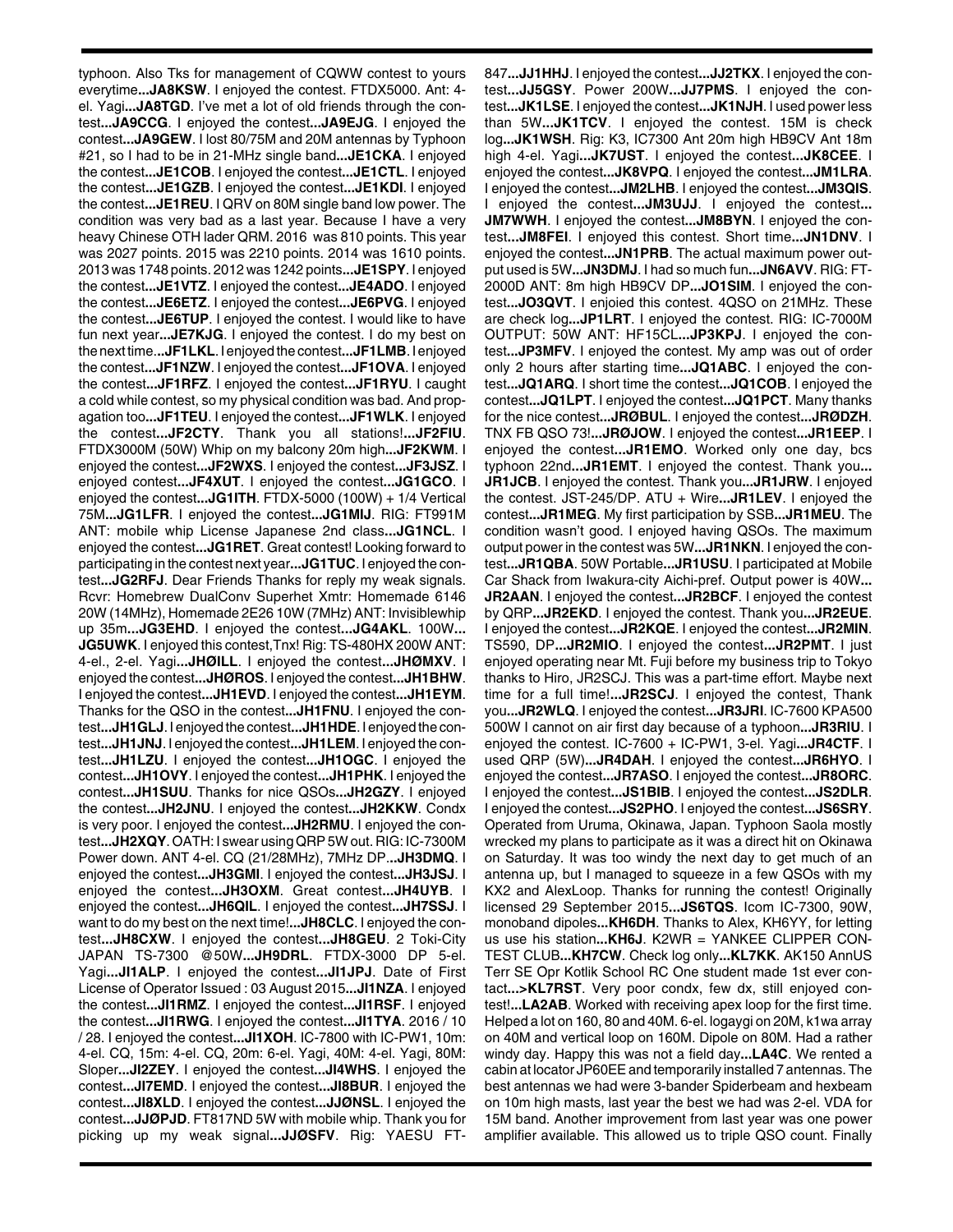we could even get "big gun" feeling with sucessfull runs towards Europe and North America. Saturday evening brought nice surprise on 10M with South American stations coming quite strong to Norway. It was very nice contest with some funny and pleasant moment**...LA4O**. Thanks to LA4HC for letting me use his fine station again. Fine conds despite the low SSN, but few stations worked in AS/OC, no 160M, some CAT/logging issues and no 40M on Sunday. Still, a good contest with 43 hours of good fun and new personal best score**...LA6VQ**. Licensed from December 13, 2016**...LA7IJ**. Good conditions!**...LA8OKA**. Check log**... LA9PJA**. Big respect for all radio amateurs who use legal output power and clear outgoing signals. And big shame who run over legal output and did big havoc on a bands with a dirty outgoing signals. Thanks for contest!**...LB1AH**. Just a few QSOs for fun. No time this year, but great conditions!**...LB4CD**. Very tough 160M because QRN, many repetition needed. Prop was often one way**...LU2DKT**. <www.lu5mt.com.ar>**...LU5MT**. LU contest group**...LU6DU**. Too few time to enjoy it, 10M was OK, 40M was disappointing, and very high local QRN all weekend killed 80M**...LU8EHR**. Nice contest, not good conditions but exquiste food**...LU8YE**. Solo 28 mhz**...LW7DJ**. Good condx on 28 MHz!**...LW7DX**. Thanks to Luxembourg for being so nice, friendly and welcoming :)**...LX/G1TPA**.Was very good propagation, but as i had some problems on 40M with my antenna, i changed on Saturday night to high power, so it was half low and half high (500W) but nice conditions on all bands**...LX1ER**. First 20 minutes of contest, was lively. After that, heavy. It was hard to call many multiplers, in particular A44A, which I did not do :)**...LY2BMX**. ICOM IC-7300 100W. Delta Loop TNX for Contest GL ,73**...LY5CB**. 73**...LY5I**. TX: Icom 756 pro + 300W PA, RX: Perseus SDR sync. with 756 pro, TX Ant: T vertical ( top at 15m) with 6 elevated radials each 7.5m RX Ant: Phased array with small magn. loops and short dipoles. Assisted: OH2AQ DX cluster**...LZ1AQ**. CHECK-LOG**...LZ1HW**. Checklog**...LZ4SU**. Enjoyed as always, propagation not so good on 20M this year**...LZ5Z**. ICOM 7410 ANT: MULTI DIPOLE PWR: 80W Svetlin - Svet**...LZ7MM**. RIG: SKY-SDR , ANT: DIPOLE, VERTICAL**... LZ8U**. Main Contest Antenna down so used wire OCFD**... MØCVO**. I enjoyed using SD Thank you**...MØHHG**. 1st every entry**...MØHMS**. Just giving some points away, nothing serious this year**...MØHOM**. Thanks to those who struggled with my QRP signals**...MØJBA**. Operated from my mobile station :O)**... MØKPD**. Tremendous activity. Great to see the contest activity improve the propagation! Good to see 15M in good shape, and to catch some South Americans on 10M. Almost 1,000 Qs made on 40 and 80M alone!**...MØMCV**. ICOM IC-7300, Delta Loop Antenna, 100W TNX for Contest! 73, GL**...MØNPQ**. It was a great contest**...MØNPT**. 10M WAS DEAD WORTH GIVING IT A GO**...MØRBE**. FT897D, G5RV & 80W**...MØSDY**. Bands in good condx, casual search and pounce working some DX and giving away some points**...MØTAZ**. Licenced since 26 / 04 / 2015**...MØTWB**. Holiday operation, very enjoyable /P from Mill Lane, Yafford, Isle of Wight PO30 3LH (IO90hp) EU-120**... MØXJP**. FT-902DM into Palstar HF Auto tuner feeding 1/2 G5RV for all bands**...MØYGB**. Great contest lots of DX. Thank You everyone! 73**...MØYKS**. First licenced 25 / 04 / 2016 90W pep & half-wave end-fed vertical**...MØYRX**. I had a second radio and I have submitted all contacts made BUT am only entering my QRP contacts. I ONLY used a 3W homebuilt single band rig for 40M contacts. Would like a certificate if possible saying it performed quite well!**...MØZJQ**. Is it just me? I kept getting squeezed between very poor signals and had to move around a lot to hear the weaker DX. Other than that I had a great weekend**...M1C**. On and off for 6 hours at home**...M1DDD**. Fun but not a serious entry**...M1N**. K3, 5m wire, Win\_test Only part time, see many friends! 73 Kazu MØCFW / JK3GAD**...M5Z**. First ever contest**...M6LVC**. Hi**...M6LXF**. 73**...M6OPU**. My first attempt at a transmitting contest. My target was new countries and maybe the Americas. 5W is a big ask to cross the pond on ssb, so I was chuffed to get a Zone 4. Come the spring CQ-WPX, with a better aerial and maybe /P, the world will be my oyster, well the world will be limpet at least. Rig is a KX3 with an end fed 23m long wire at 7m height. QSLs will be very much appreciated :-) Tnx to the many stns who worked hard to read my call. Tnx to Wythall ARC for helping me get my foundation license this Spring. Tnx to everyone who made me a very happy bunny this weekend**...M6SSV**. Our 2nd MM SSB entry since the reformation of the group with a new team. Once again in memory of Bob, G4BAH, who created the station. Some high winds came through on Saturday night, but we survived!**...M6T**. Licence 20 / 05 / 17**...M6TTZ**. ROOKIE OVERLAY - M6YTU FIRST LICENCED APRIL 2016**...M6YTU**. Very difficult conditions heavy QRM with some stations using same freq**...MIØAIH**. Good to see 10M open to SA and 15M was wall to wall signals**...MI4I**. Superb conditions this weekend for a low power entry**...MM1E**. Good fun**...MM3T**. Checklog, single op, single band. Steve**...MWØVRQ**. Rookie passed Foundation 26th August 2017, 5W QRP station and 1st contest**...MW6KGY**. QRP was a killer at these band conditions**...NH6AB**. Operated on generator, no internet, ate MREs**...NP2N**. After surviving two cat 5 hurricane**...NP2Q**. Better conditions than expected**...OA4SS**. Licensed on 20th of October 2017!**...OE1ABV**. 2016 / 12 / 01**...OE1GAQ**. Participated again with vertical antennas from my 6th floor corner balcony**...OE1HHB**. Storm in Austria with shorttime gusts up to 140 km/h This year, I was not QRV on 20M band. More activity on 10M band than I expected**...OE1VMC**. Nice contest, but very windy (storm warning) here on Sunday. Conditions wasn't really good. Sorry**...OE2IJL**. Had to merge 2 wintest-logs, as one PC crashed during the contest**...OE2LCM**. Did some antenna testing and comparison with good results but had to leave for great periods because of severe storm on our hilltop location. However, still could achieve a new OE-record**...OE2S**. Thank u! i enjoy this contest every time. 73 Mike**...OE3MDB**. What a surprise to see 15 and 10 open, when we expected the worst. Great pleasure to meet so many old friends on the air. CU 2018**...OE5T**. Due to later QSO looks my log changed some rcvd Zones to 59 + 30 nw NO #**...OE8TTR**. Found unexpected nice conds, wish i would have had more time beside family**...OE9MON**. A couple of QSOs on 40 before moving to 20M single**...OF1AF**. Quite good conditions compared to sunspot cycle, thanks for the QSOs!**... OF1F**. Nice contest!**...OF1TD**. Forcing 21 MHz low power into 14/28 MHz yagi feeds with a tuner**...OF2MZA**. Testing wide-band 5-el. (28.0 - 29.7 design) up 7m. Great condx!**... OF3BCX**. I had focus on multipliers this time. Hence, as many country multipliers as QSOs. Propagation was quite nice, even 10M was open for a while**...OF7KA**. Propagation was quite nice. Worked with quick installation delta loop**...OF8JIX**. Leisurely operation with proper sleep! Conditions surprisingly good, a couple of nice W/VE runs on 15M (Sat) and 40M (Sun post-sunrise)**...OHØX**. Received zones not logged because I only gave points to others**...OH1HD**. Yagi with 10 ms pattern reverse (relays). A nice low-power experiment**...OH1QX**. Rookie, licence Jan. 21 2015**...OH1XFE**. Rig Kenwood TS180S, antennas Cushcraft R5 vertical and W3DZZ trap dipole**...OH2HZ**. 73**...OH2IS**. Received zones haven't been logged because I only gave points to others**...OH3RB**. CHECK-LOG**...OH5XB**. 20 / 08 / 2015**...OH5Y**. I don't like SSB contesting, that's for sure. Normally I participate SSB contests just to give out some points and to do some experiments with my station. This time I was testing my newly built stack of three TH7DX tribanders. It was nice to see that antennas performed well especially when you need low take-off angles. With the help of this new setup I managed to work several stations from zones 3, 4, and 31 during the late Saturday evening & night via polar path opening on 15M.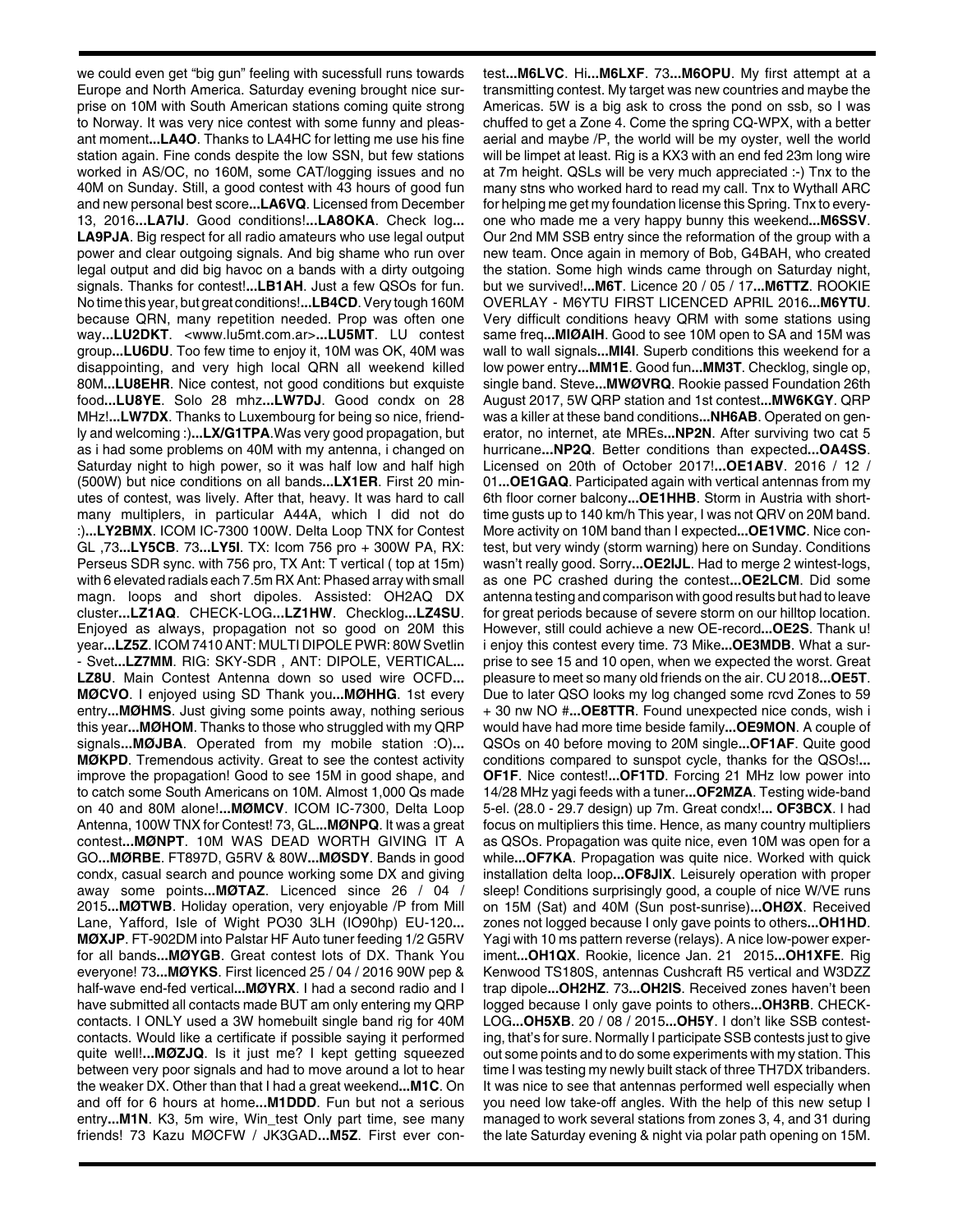A special thanks to WA6TQT, KH7M, VE6FI, NH6V, KH6J, NH6JC, VE5PV, KH6CJJ, K7ZS, WØAIH, WØCP, and AA9A to realize that I wasn't from Asia but from EU and your patience to pull me out of noise. I was able to hear dozens of other US stations during the evening & night on 15M but unfortunately they were doing S&P and therefore no opportunity to make QSO with them. The last US stations on 15M were audible here as late as 23 UTC (02 AM local time). CU in CQWW CW! Jari**...OH6QU**. First date licensed 2nd of February 2017**...OH6UX**. High fever on Sunday morning caused the op to go QRT**...OH8X**. Used Synthesized Voice Keyer: <www.youtube.com/watch?v= CDPJp72oSiU>**...OK1FIG**. FT1000MP MK5F INV.L**...OK1JOK**. Kenwood TS570 PA HM 300W ANT Vertical**...OK1KMU**. Rig: Kenwood TS-590S 100W, ant 15m LW**...OK1PX**. Icom IC-7000**...OK1XBF**. TS-820, ant. - LW**...OK2BRQ**. IC 728**... OK2BRX**. Transceiver FT950 at 100W**...OK2PBG**. GOOD CON-TEST WITH MANY STATIONS. SEE YOU AGAIN FRIENDS. TCVR: 70W, ANT: LW 40M**...OK2SWD**. ts590s,100W, gp7dx**... OK2TBC**. Transceiver TS590S (Power 100W)**...OK2UHP**. RIG: FT817ND, 5W out, ANT: vertical 15m high**...OK2VWB**. GOOD CONTEST WITH MANY STATIONS. SEE YOU AGAIN FRIENDS. TCVR: 70W, ANT: LW 40M**...OK5SWL**. Transceiver: TS2000 (100W) Antenna: FD4**...OK6O**. FT1000MP, ACOM 1010 700W Yagi, dipol, beverage**...OK7O**. At Sunday morning, wind storm destroyed electricity supply to my QTH**...OK7W**. QRV 19 hours only :-( Heavy wind above 140km/h arrived just in the middle of the contest and destroyed my vertical and receiving SAL. So, see you in the next contest! 73 Richard**...OK8WW**. KX3 5W LW42m**...OL4W**. TX: 100W, ANT: DLOOP**...OM5WW**. Licence issued on 5th March 2015**...OM8ADM**. Otava 77**...OM8AHJ**. 80 W, triband dipole**...OM8JP**. Great conditions all weekend, even 10M had some openings!**...ON3AR**. 04 / 02 / 2015**...ON3PGL**. Nice contest**...ON3VS**. 2017 / 04 / 11**...ON3WM**. Great prop on 15M like in the old days!**...ON4APU**. Very nice contest and beautifull QSOs**...ON4KMB**. ENJOYED THE CONTEST, NICE TO SEE MY STATION STILL AUDIBLE IN ZL. SEE YOU NEXT YEAR**...ON4TO**. FIRST LICENSED ON 27 / 01 / 2016**...ON5IA**. It was fun to work in the contest and contact many good operators. The propagation was only moderate but I could work much good DX. Till next year. 73 Leon**...ON5WL**. Yaesu FT-950 100W Ant R8 + W8010**...ON6AT**. A VERY NICE CONTEST**...ON6LO**. THIS IS MY FIRST ATTEMPT TO SUBMIT A LOG. i AM NOT FULLY FAMILIAR WITH EITHER THE LOGGER NOR THE PRO-CEDURES TO SUBMIT LOGS**...ON8ZA**. A pleasure on 20M. Lost tme like every weekend when there is a contest, family matters**...OP1A**. Was fun as always**...OQ4A**. Very nice propagation! Exept JA whas a problem! Thanks to everybody who gave me points and multipliers! See you in the next contest 73, Martin**... OQ4Q**. Just 15 hours playing around, so not a serious effort! Best rate 420! CU AGN ON CW**...OT4A**. Thanks to all ops + excellent logistics and catering team**...OT5A**. IC-756 PROIII, Fritzel FD4**...OT7E**. Hard work with QRP but fun**...OU2V**. Operated from EU-030, locator JO75jg**...OV5TC**. My station: Kenwood TS-590SG, Ant: 40-10M: Mosley TA 63 @ 22m (70ft), 80M: Dipol @ 20m (66ft). Log: N1MM+**...OV9ØEDR**. Rig: K3, 600W, Ant: Vertical 80M Loop**...OZ3SM**. Keyword to good QRP results, Antennas, antennas ... the antenna in use was a inverted 1/2 wave dipole for 80M, with the feedpoint up 30m (100 feet). Besides the worked stations, several stations from the far east and North and South America was hard**...OZ6OM**. OZ7D is the short call of the EDR, often used for contesting, where the OZ7EDR is in use for ordenary QSOs from the EDR HQ. This time manned by OZ1OM, OZ1CQ & OZ2CQ**...OZ7D**. 10M not open for me**...OZ8CT**. Score is well down from 2015, mainly due to 10M. But great stateside runs on 40-10M compensated. Love the Classic category!**...P49Y**. De hulp van ger was weer onontbeerlijk**...PAØAA**. ONE OF MY

FAVOURITE CONTESTS. KEEP UP THE GOOD WORK, THANKS**...PAØLIE**. A contest to quickly forget, flu brought disaster to my operation, then blocked sewer asked for attention and repair took quite some time so when returning no more stations to be found on the preferred band. Hope CW part will be more fruitful. 73 to all, Nico**...PAØMIR**. 5W only amidst of all kW splatter is a challenge**...PAØZAV**. Just made a few QSOs with QRP FT-817 and an End fed Sloping down to the east. Thank you for the activity in the contest**...PA1B**. Many, many stations, always fun, even for a few hours. CU next year!**...PA1BX**. Could not take part all hours. Enjoyed every QSO!**...PA1P**. Used SD for post contest logging**...PA2CHM**. Nice contest**...PA2CVD**. CHECK-LOG**...PA2REH**. After 45 years of service my t4-xc stopped 7 hours before end of the contest**...PA2TMS**. Nice contest**... PA3CJP**. Nice to give the CQWW SSB on 160 a try using my new 160M antenna**...PA3DTR**. 100W dipole**...PA3GEO**. Thx everyone 73**...PA3MRO**. After 16 years of absence, I enjoyed my participation in this year's CQWW. It was fun to build and prepare the antenna systems. I was able to use a friend's premises and farmland to set up a nice station to enter in the SOSB 80M. Always a nice challenge. Good conditions, crowded band and hardly any sleep. Good fun!**...PA4WM**. Hope this file will do I join it for a couple of hours, fun**...PA7TT**. First Licensed 28 May 2015**...PA9S**. Only 1 vertical antenna**...PBØACU**. First cqww**...PC1Y**. Not to much time this weekend but worked a lot of DX stations**...PC2D**. First time**...PDØARY**. Icom 7800 steppIR db18e up to 15m 20W**...PDØPIW**. Operator's restricted Netherlands Novice class amateur and QRP Station. RIG: YAESU FT-817ND, PWR: 5W, ANT: SWL 25 Hy End Fed. Thanks for a nice contest!**...PDØPMS**. First entry, LICENSE since September 7, 2016**...PD4BER**. Licensed on 20 september 2017**...PD5ML.** ROOKIE started 26 january 2017**...PD5WSQ**. 2015 / 06 / 01**...PD9MK**. Many thanks for the contest**...PE1LTY**. Dear OM, YL, All QSL post by the buro pse. Very nice contest this year. All QSOs made with 5W and a dipole. 73**...PE2K**. Rig: TS590S, barefoot, average output 50W in this contest. Antenna horizontal dipole for 15-80M bands 5m over ground 17m long. Bad propagation on 10M this time. Nevertheless great activity on other bands. Many thanks for the contest. I enjoyed it very much!**...PG1R**. Just for fun, 60 Qs on 20 with only a End Fed wire antenna. on Saterday and my SteppIR in repair made a serieus entrance impossible, hope to meet you all next year**...PHØAS**. A lot of fun every year**...PH7A**. Super weekend! We busted our old club record, made mistakes, learned a lot and above all had FUN meeting many old friends. Short report on <www.pi4com.nl>. Look for PI4COM in the CW contest**... PI4COM**. Kindly regards from DLZA.NL Braban**...PI4DLZ**. 6 YLS HAVING A LOT OF FUN CONTESTING! NOT BEING SPOTTED IN THE CLUSTER MEANT WE EARNED OUR QSOS ALL OUR-SELVES. PROUD 2B PI4YLC! SEE YOU NEXT YEAR :)**... PI4YLC**. FT857D Long Wire Antenna 100W**...PP5FMM**. CDR GROUP**...PQ2HX**. Great contest to take part. Thank you all and see you on next one!**...PR2W**. 25 / 01 / 2016**...PU1JMK**. MY FIRST CONTEST!**...PU2URP**. First license: May 2016**... PU4ENY**. 05 / 09 / 2017**...PU5RTM**. AGOSTO 2015**...PU8RFL**. License in 26 / 05 / 2015**...PV8AJ**. Mosley 3-el., 3-band beam 10, 15, and 20M at 25m high and rotative dipolo for 40M at 20m high**...PY1SX**. 2016 / 12 / 19**...PY2FRQ**. It was really a pleasure to run 100W at the G5RV. God bless u all! 73! Best**...PY2KQ**. CDR Group**...PY2MP**. Propagation condx very bad**...PY2TI**. Labre Rio Grande do Sul**...PY3AA**. Our second visit to PZ for CQ WW Phone and this time we moved up to the MULT 2 section. We decided to try and get the maximum out of the available antennas which involved many hours of designing and building the necessary filters and switching systems which was all brought to the site from the UK. Amazingly it all worked flawlessly and we are very pleased with our score. Thanks to our host Ramon, PZ5RA,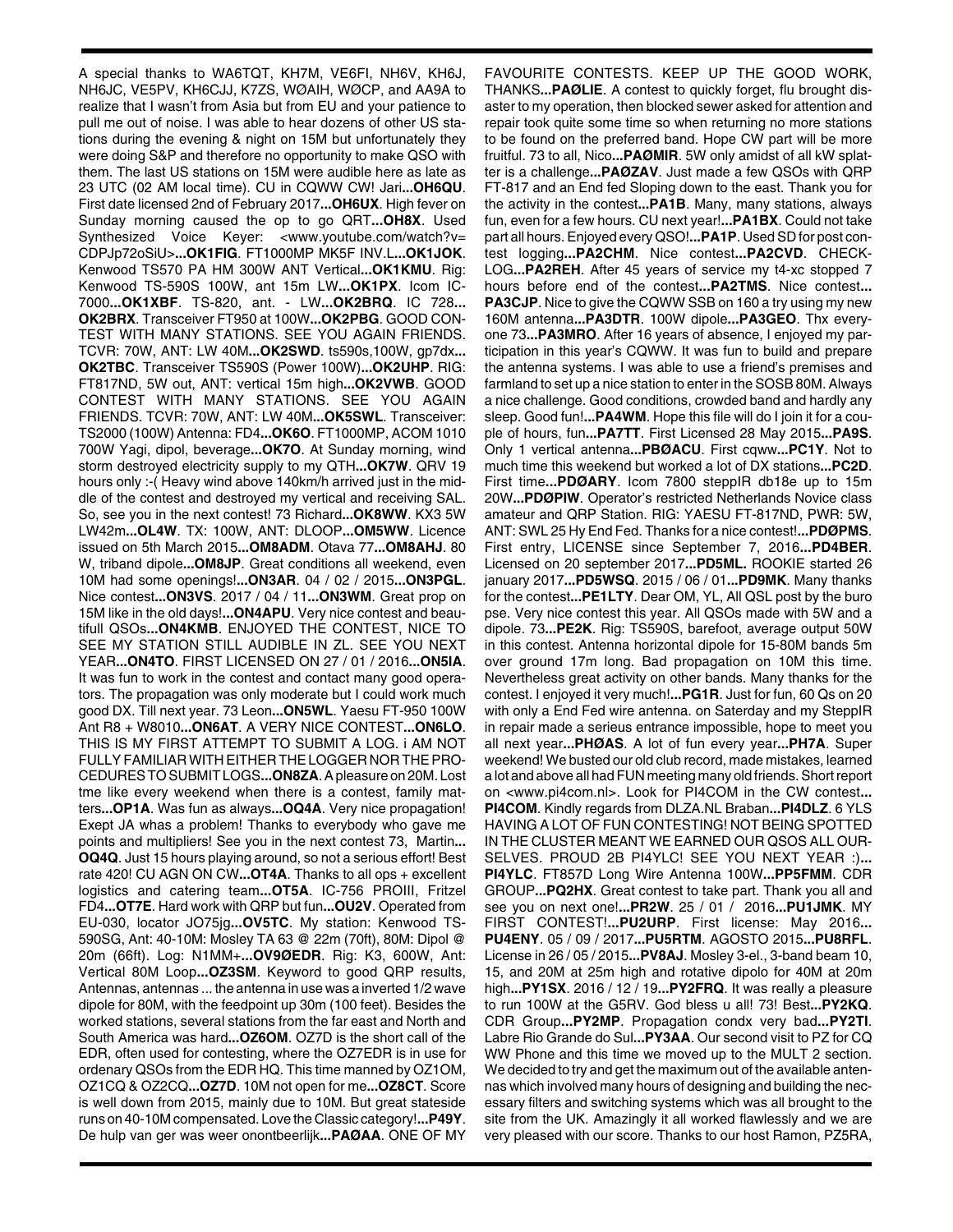who kept us supplied with all we needed for our week's stay including a large number of beers to keep us cool**...PZ5K**. TNX 73!**...RØAA**. TNX 73!**...RØAK**. 73!**...RØCAF**. 2016 / 03 / 03**...R1BBL**. TCVR - FT897d, 100W, ANT: Cushcraft X7, 21m up**...R1BCE**. 73!**...R1TE**. 06 FEB 2017 first license**...R1ZM**. Icom IC-7000**...R2ADF**. TNX 73!**...R2AOD**. Rig: Flex-5000A, Ant: G5RV**...R2AX**. SE 6861/12 Symm Dipole**...R2DAW**. 2016 / 05 / 11**...R2DS**. 73! TNX**...R2EL**. KALININGRAD RADIO CLUB**... R2FAF**. License received 2015 / 05 / 19**...R2FAT**. TNX 73!**...R2FI**. Elecraft K2 Flex-1500 Wire Antennas**...R2LAC**. FT-2000 + PA 400W + AD-335 + IV 40-80 FT-897 + PA 400W +RR-33 + IV 40- 80 + D-160**...R2VA**. MNY TNX, 73**...R3LC**. GL! 73!**...R3PIQ**. TNX 73!**...R3RZ**. FT897D, 100W, ant: LW**...R4AC**. TNX 73!**...R4CO**. TNX 73!**...R4IB**. I make corrections on one QSO**...R4LAK**. Since 04 May 2016**...R4PCI**. TNX 73!**...R5DZ**. FT 817 5W ANT A3S**...R7KO**. TS-870SAT, ANT-DL**...R7KX**. 73**...R8TT**. 73!**... R9AM**. TNX! 73!**...R9CZ**. TNX 73!**...R9OCP**. 73!**...RAØUJ**. TNX 88**...RA1ANM**. 73!**...RA1OHX**. IC-746 PRO DELTA LOOP 80M**... RA2FO**. Yaesu FT-450, 100W, dipole**...RA3DGH**. My balcony antenna 4m over ground tilted trap 4-band dipole work!**... RA3DQP**. 73!**...RA3EA**. 73**...RA3RBL**. Good contest! HPE CU AGN 73! de Alex**...RA3RLJ**. FT-570D**...RA4LY**. 73 and GL!**... RA6XB**. TNX 73 73!**...RA7M**. IC-780 PWR: 90W 73!**...RA9FEL**. 73!**...RA9UAD**. 73!**...RC9AR**. TS480, Windom**...RD8O**. DXCC: South Shetland**...RI1ANO**. 73!**...RJ3F**. FT857 Vertical loop**...RK3E**. TNX! 73!**...RK4FAO**. TNX 73!**...RK9ULD**. TNX, 73!**...RM4HZ**. 73!**...RM4R**. Thanks for the contest!**...RN3B**. Icom IC-7300**...RN5A**. Ant A3S, GAP TITAN DX RX/TX FT-950 Power 100W**...RQ2Q**. TX/RX - TEN-TEC omni VI, 100W, ANT: Yagi 14- 21-28 MHz (3+4+7 el.)**...RQ6M**. Sorry, TRX crashed**...RT3F**. Worked SO2R, IC-7600 and FT-1000D (5W) Ant: 2-el. QUAD, 3 el. YAGI Delta 165m. 40M: 6-el. Caliniar. 80M: 4-el. Caliniar**... RT4W**. 73!**...RT5C**. K3, 2xPA-1KW, 10: 7el. + 8-el. + 11-el. yagi, 15: 3x7 stack + 4el. 20: 3x6 stack + 7 el. + 3 el. 40: 4-el + delta + 3-el. (EU). 80: 4sqr + delta. 160: 4sqr + delta**...RT5Z**. IC-746, Delta loop, RH-4010**...RU3XY**. Yaesu FT-857D**...RU3YAA**. TS590 100W, Spider 5 band**...RU4LM**. TNX 73**...RV7M**. TNX! 73!**... RV9CQ**. Yaesu FT-2000, PA-500W, Cushcrsft-R8, AD335-Yagi, IV**...RW1C**. IC 706 5W**...RW3AI**. FT-897, Inv Vee 80/40M. 73! de Alex**...RW3VM**. IC 746, LW**...RX3VF**. Greetings from Crimea! 73!**...RX7K**. TNX 73!**...RZ3ARO**. Many thanks, 73!**...RZ3DOT**. QTH Domodedovo Eupopean Russia**...RZ5D**. IC 7600 40-2CD EX-14**...RZ7L**. 73!**...RZ9AD**. 73!**...RZ9WU**. TNX 73**...RZ9YN**. Just testing antena! Works OK**...S5ØR**. 11.5.2016**...S51CT**. 200W and vertical!**...S51DX**. Nice opportunity to increase DXCC challenge rating. And some rest from FT8 73 CU**...S52D**. Another great contest. Thank you!**...S54MTB**. FT847. ANT: DIPOL**... S59D**. Only worked for a few hours but got some new bands and countries**...SA6BET**. YL Operator**...SI3A**. FIRST TIME, GREAT FUN AND FINALLY NEW QTH! WILL BE BACK IN 2018 :) CHEERS CHRIS**...SMØO**. 73 de SM5SIC**...SM5S**. IC751A & AT500, ANT: FB-33 DIAMOND W-375**...SN5G**. Had to terminate transmission due to wind storm 73!**...SN5O**. Heavy wind during contest forced me to lower antennas on Sunday evening and as always there were loosened rotator screws. Nice conditions, all bands opened, 15/20M crowded, 40M crazy mess like always. SO2R and some automation. 73 and see you next contest season 2018**...SN7D**. First licensed date: 042 July 017**...SN9MT**. Trx: FT 990, PWR: 250W, ANT: delta = 82m up 9m**...SO4ØSONDA**. First licensed on March 31st, 2015**...SO5T**. Licensed since 2017- 10-10**...SO6XL**. Radio 2 EL QQ 20-15-10M 80 MONOBAND DIPOL ANTENA VERTICAL 7-BAND**...SP1DMD**. My TX IC751a = 80W + ant. delta loop**...SP1FPG**. TRX: TS-990. PWR: 200W**...SP1JQJ**. 06 / 07 / 2015**...SP2AWJ**. FT1000MP**... SP2KPD**. OT-16**...SP2NBV**. SD is very comfortable to contest**...SP2TMT**. FT757 100W balcony GP**...SP3BES**. 2017**...**

**SP3DBM**. IC-765 + SB-220M**...SP3GTS**. Rig: IC751A PWR: 80W, Ant: Dipols**...SP4GHL**. IC756 100W TX ANT T vertical RX ANT Beverages, SAL30HM**...SP5CJY**. The conditions were good but not for QRP. Done better than in 2016 anyway**...SP5DDJ**. I think the score is not too bad for a dipole 6m high in the garden as antenna. Fortunately the noise level was very low**...SP5ENA**. RIG: TS-480, PWR: 100W, ANT: GP MV-10 SANDPIPER**... SP5TIM**. Licensed 13.01.2015**...SP5WIT**. IC 735 60W + LW**...SP5XXX**. 13 QSO 40M CHECK LOG Single Operator 20M non assisted LP 100W dipol 2x5m h=45 FT1000 MP Mark V 100W**...SP6DVP**. No CAT. QRG is accidential**...SP6HEQ**. TX: YAESU FT-991. PWR: 100W. ANT: DX-88 ALL QSO = 220**... SP6RTX**. License valid from 12-10-2017**...SP6SNJ**. TRX: Icom IC-735, 100W, ANT: dipole**...SP8CGU**. RIG: TS440S**...S P9BMH**. TRX: IC730 50W, ANT: 1-EL DELTA LOOP E-CERTIFICATE YES**...SP9KJU**. 73s!**...SP9R**. RIG: FT-450AT. ANT: GP**... SP9RTL**. First radio licence 30.06.2017**...SP9SMD**. TRX: IC738 + PA ZZ-750 450W ANT: 82.5m**...SP9ZHR**. My first licensed date is 31 / 03 / 2017**...SQ3ESP**. First licenced 25 april 2015**...SQ3MIS**. 20.04.2016**...SQ4FDK**. TRX: FT-950, Antennas: VK2ABQ, W3DZZ, INV-L 160M**...SQ5PMB**. 18.01.2016**... SQ6PTR**. First license - 8 April 2016**...SQ8VPS**. 10.10.2017**... SQ9GOL**. First radio licence 13.03.2015**...SQ9PUW**. Icom IC-7000, Delta Loop**...SQ9ZAY**. Pikra DX Club Thessaloniki**... SV2BXA**. I enjoyed the contest**...T88CJ**. 73**...TA2ACW**. 73 & TNX**...TA2BS**. 73s**...TA2OQ**. 73**...TA2OTT**. My first contest. I like it**...TA2RN**. 73s**...TA2XX**. ICOM 7600, 7-EL. 3 BAND (20, 15, 10M) HOME-MADE YAGI**...TA3AER**. 31.05.2017 BEST 73 FROM TURKEY**... TA3ODG**. Thanks for contest**...TA4ALQ**. THANKS TO ALL. 73**... TA4LYL**. 73s de Ali**...TA4RC**. Tnx 73**...TC29EKM**. Checklog**... TF3SG**. Always fun taking part in CQWW. CDX could always be better, but it's a challenge. until next time, 73**...TF3T**. Second year of fun in the WW SSB as Rookie op. Cu next year! 73**...TK4RB**. 1ST TIME TRYING SO2R IN PHONE. IT KEEPS VERY BUSY AND INTERESTING. FUN CONTEST AS ALWAYS**...TM3Z**. GOOD CONDITIONS, FINE PROPAGATION ON ALL BANDS**... U1BA**. TNX 73!**...UAØIHY**. RIG: FT-817. POWER: 5W. ANT: 40/20/15M DELTA LOOP 80M, LONG WIRE 42M, BATTERY: 12V X 7AH, SHACK: THE TENT AT BURN HILL**...UAØSBQ**. 73!**...UAØSE**. TNX 73!**...UAØXAK**. ICOM-718, ANT: INV VEE FOR 160, 80, 40M, HUSTLER, LW 160M**...UA1CUR**. IC-756 pro2 + 1el. Delta / 90W**...UA1ZJV**. TNX 73!**...UA2FHZ**. RIG: FT1000- MP. ANT: 4-EL. BEAM**...UA3ABJ**. Tks, 73!**...UA3BL**. Tnx! 73!**...UA3IVF**. 73!**...UA3OQ**. TNX! 73!**...UA3PP**. 73!**...UA4QK**. 73!**...UA4SJO**. TNX 73!**...UA6BFE**. TNX. 73**...UA6HLN**. Great activity compensated for the sun's inactivity. Operated at UP2L for some 20+ hours, then had to go back home. The boys did a great job. Mats SM6LRR turned out to be a great guy and operator. Welcome aboard Mats! 73! Willy**...UA9BA**. ic-7410**... UA9OMT**. TNX 73!**...UA9SMU**. 73!**...UA9SUV**. 2017-02-09**... UB1CCA**. Date of issue radio amateur licence 03.02.2017**... UB2FBY**. In CQWW DX CW CONTEST 1988 y I was as UB4IZH. 73! DX! Oleg (UB50734221)**...UB4IIQ**. TNX 73!**...UC7C**. 73**...UD4FD**. TNX 73!**...UF1M**. RIG(s): K3 + PA 1kW; ANTEN-NA(s): 11-el. LogYagi 10/15/20M**...UN7LZ**. 73!**...UN8PT**. 73!**... UN9FWW**. 73**...UP2F**. TNX 73!**...UR2LX**. SDR-1000, 20W, ant G3XAP**...UR3QTN**. TNX 73!**...UR4QFP**. IC-775DXII**...UR5E**. IC-775 DXII**...UR5EDX**. TKS for Contest**...UR5EFL**. RIG(s): TS 870S; ANTENNA(s): Cushcraft A3S, dipole, vertical**...UR5EPG**. TRX Tulip 20W. ANT: zs6bkw**...UR5IPW**. 2016.03.04**... UR5UKW**. RIG: IC-760PRO; ANTENNA: Inv Vee; 1-el. SP3PL**... UR5VAA**. 2015-11-17**...UR6LF**. TNX for good contest 73!**... UR7HN**. TNX 73**...USØFF**. TNX for CONTEST!**...US1IV**. TNX 73!**...US5LOD**. TNX. 73!**...US6IKF**. THX 73!**...UTØNB**. ICOM IC-7000 ANT: Long Wire**...UT1ZZ**. TX/RX - FT-950 Ant - XL-222**... UT3RS**. TNX 73!**...UT5CB**. 73!**...UT5CW**. Operetated from GRID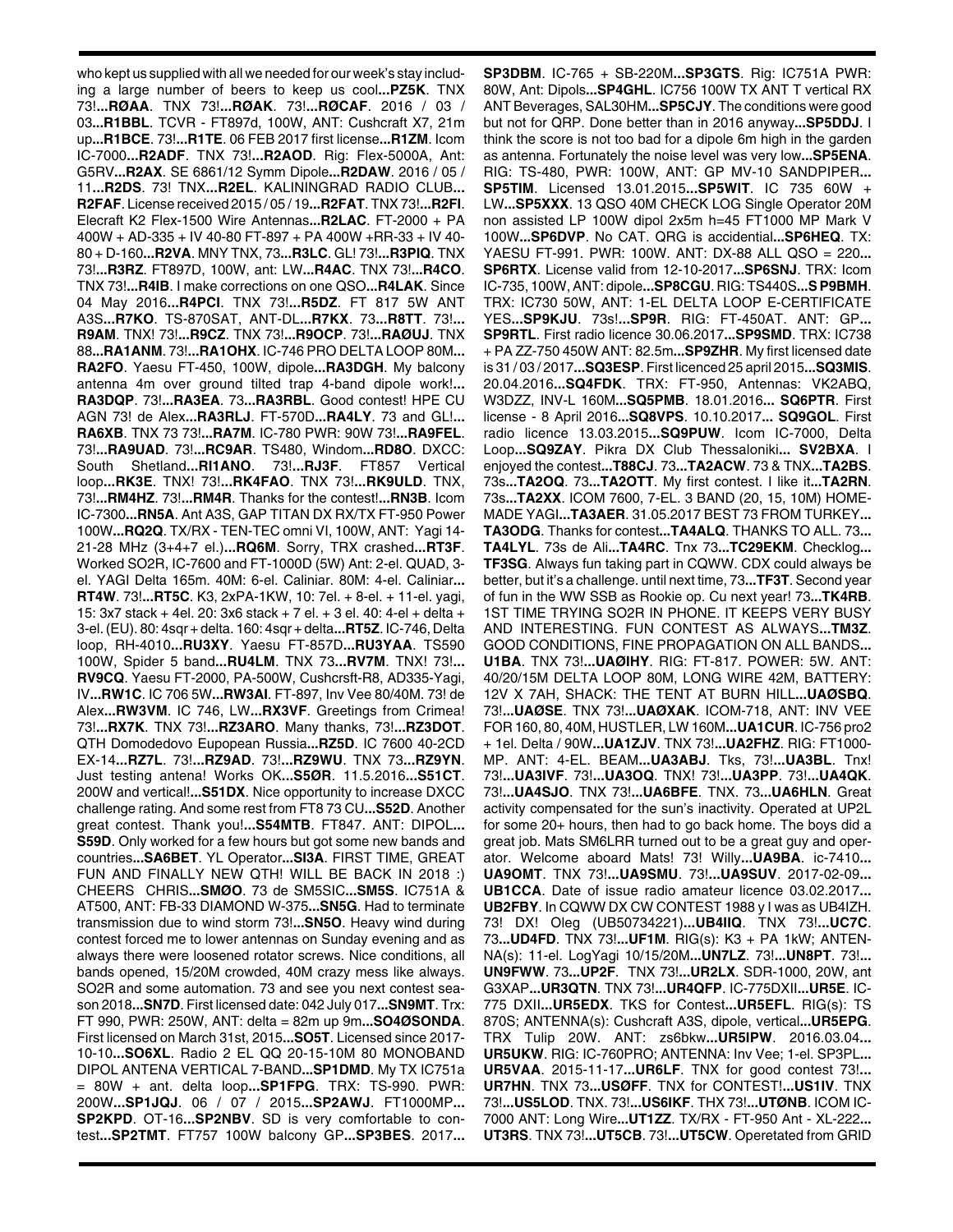JI61PF Luanda ANGOLA CQ ZONE 36**...UT5EKF**. Ten meters still alive. Perhaps thanks to 5 elements QQ antenna**...UT5UT**. 2017.01.16**...UT5WAA**. TS-480SAT HEX-beam**...UT6HX**. SW-2013, GP, Dipole**...UT7AT**. TRX - MiniYES + PA 100W, Ant - Vert Delta 85m**...UT8AS**. IC-756 PRO3; 4-el. Yagi**...UT8UF**. SunSDR2 Ant GP**...UT9EZ**. TRX: FLEX-3000, OCF Dipole Antenna Manu thanks for great contest! Sorry, just one night was available for contest!**...UW1U**. TNX! 73!**...UX1CL**. YAESU FT-450D**...UY1IP**. Rig: icom 756 @ts-590 ant 160&80 inv.v & gp 40 3QQ 22 up 20 4qq & 4qq 15 6QQ, 10 6 qq**...UZ7M**. Replaced all antennas destroyed in hurricanes IRMA and MARIA, new ones seemed to work**...V47JA**. Licensed 14-Nov-2014**...VA3ASE**. Peterborough Amateur Radio Club**...VA3MYC**. ROOKIE - FIRST LICENSED 2016 OCTOBER 6. THIS WAS MY FIRST MAJOR CONTEST, AND I HAD A BLAST IN SPITE OF MY INEXPERIENCE AND LIMITED EQUIPMENT. I APPRECIATE THE PATIENCE OF THE OTHER OPERATORS. I'LL BE BACK FOR MORE!**...VA3TTB**. First licensed Dec 10 2015**...VA3TTZ**. Grey Line Propagation made for short, but Fantastic Qs on 160M during this years contest. Very low noise made for an enjoyable CQWW contest. Thank You to all**...VA3XO**. First licensed September 15th, 2016**...VA6IKR**. Operating remote over Internet with solar power**...VA7GI**. Visitors: Dan VA2DJ and his DAD Joe, Greg V3EYGG, Al VA3ERE and Oshan VA3WNO A great contest working DX as well as North America. The VE3DC bunch had fun getting everyone to understand the Sea to Sea, C2C on the end of the call. This was our Special Event Call for the 150th Birthday of Canada as well as our 85th Anniversary of the Hamilton Amateur Radio Club. Murphy struck in that 2 of our antennas were unusable, but we were still able to use the others to make a good go of it. Thanks to our great operators, the many other operators from all over the world that gave us contacts and also the many US Hams that worked our sometimes difficult Special Event Call. It was great fun but we will be glad to go back to using VE3DC hi hi. 73 Rick VE3BK**...VC3C2C**. Conditions were way better than I expected. Great long openings to Europe on 15, 20 and 40. Even 10M was a surprise especially on Sunday afternoon when all the Caribbean expeditions were on, as well as many from Brazil popping out of the silence. It had more of a 6M feel. Looking forward to CQWW CW operating from Vancouver Island**...VC3X**. K9EL is not a member of YCCC**...VE2BWL**. One more DXpedition to Zone 2 behind. 1700km driving to Zone 2 through mountains of Northern Quebec. Came to Sept-Iles in 2 days in advance to CQWW SSB, during this time were installed 4 SQ on 80 and 2 SQ on 40 under strong rain and windy weather. Conditions on 14 and 21 was better than expected. Thanks for great help to Rob VA2RDK, Frank VA2FGG, Yuri VE3DZ, Max VE3CCN and to all who called me during CQWW. 73, Igor VE3ZF**...VE2IDX**. Hopefully I will have more time available next year!**...VE3FTM**. Licenced January 2017**...VE3ISG**. First contest**...VE3LBG**. Set up at the local conservation area and had a great time!**...VE3LMS**. Licensed date 03/23/2017**...VE3MJD**. December 30th 2015**...VE3MZD**. Spent most of Saturday fixing an intermittent Balun on a KT36XA and the putting it back up! Glad I did 10/15 were R&R Peter**...VE3PN**. Home from ship due to passing of my father. Some QSOs to his memory**...VE3RCN**. First Licenced 08 FEB 2017**...VE3SCN**. REMOTE - K3 / Optibeam marginal conditions here**...VE3UTT**. I have resubbmitted this and I forgot to check the rookie box previously**...VE3XKZ**. Vertical and dipoles with 100w TS590S. 15 hours but still fun**...VE4EV**. My first time submitting. Obtain license in March 2016**...VE6FRD**. The 40M band continues not to provide the required performance we keep on working for. At our QTH the 40M prop door is one way. European stations deliver S9 plus signals to our 40M yagis at over 100 feet, yet they continue to CQ in our face, not even a QRZ again. The window when we can gain access is very short here, less than 30 minutes**...VE6SV**.

Operating from VE6JY**...VE6WQ**. I had a lot of fun in the limited time I had for the Contest. Most of my 20M contacts were done on a vintage FT-101Z and FT-897D on 80M. I used my classic IC-751A for my 15M contacts. 73 Gerry**...VE7BGP**. Band went completely dead so I gave up early. Not a serious effort**...VE7GL**. Very new to the contesting. This is the first log I have entered**...VE7WGJ**. Early in the contest I hear W2##. I give him 59-01. With his voice dripping with contempt and sarcasm he respends with "This is the CQ World Wide Contest. We give zones, not serial numbers." Just when I thought I'd heard it all**...VE8NSD**. Excellent conditions for a change**...VE9HF**. Conditions on 40-10M surprisingly good, especially 40 and 15M. 10M was also a real surprise with openings to Asia, Europe, and North America. 80M was poor and also high static levels with very few stations heard/worked. Nothing heard on 160M. A great and very enjoyable contest**...VK2BJ**. It was good to see some NA to VK openings on the 10M band**...VK2GR**. Actual TX Power: 100W Excellent conditions. Would have been great if my newly erected HB35c had worked. I used a 40-20M dople at 25 feet**...VK2LEE**. ONLY 4 MONTHS NEW, FOUNDATION LIC OBTAINED 30 JUL 2017. WAS VERY HARD WITH LOW POWER, "AGAIN AGAIN" WAS SO COMMON COMEBACK. ICOM 7300 WITH A G5RV ON A BUSH BLOCK HELPED**...VK3FMMB**. It was great to get a 10M opening to the east coast USA in the last hours**...VK3GK**. For this contest, only time for a few QSOs. Conditions on 40M band were surprisingly good. Hope to have more time, for the next contest. 73s from Ron**...VK3IO**. Good fun contest nice to see 10M open to US in the final hours**...VK3MEG**. Actual TX Power: 100W First Licensed 4th September 2015**...VK3TNL**. 80W, very difficult conditions. 73**...VK4AFU**. Actual TX Power: 100W**...VK4ATH**. Bands came alive so good fun**...VK4CL**. Checklog only**...VK4ZD**. Great contest and helped my DXCC count! 25 new SSB & 3 ATNOs. Tks CQWW SSB**...VK5GR**. Hard going from South Australia this year**...VK5LTD**. Actual TX Power 100W**...VK5MK**. Actual TX Power: 100W. Location very noisy this year**...VK5UE**. Operated from my vehicle near a local lake with a boot-lip mounted multitap vertical. The number of stations on 15M was wonderful and making QRP contacts was fun**...VK6FLAB**. Contest entry dedicated to the memory of Nick VK6VAX**...VK6RT**. 40 & 15M were open. 20 & 10M showed no activity at all!**...VK6WX**. A few hours each day. Conditions not great but fixed up some more antennas at the remote!**...VK7GN**. Tough conditions on 15M on Saturday**... VK8RD**. Conditions better than I expected. D3 Dipole Ant at 30ft with 500W. 73**...VO1BQ**. First time from Harbour Rock at Turtle Creek in Turks and Caicos Island. Some challenges with band conditions, but overall a great contest. Station location was in great shape, especially after Hurricane Irma struck the island only a month before. Great group effort and looking forward to many additonal years**...VP5W**. Icom IC-707, Carolina Windom antenna, 40-10M Yaesu Tuner FC-700**...VU2DED**. RIG: TENTEC 540, ANT: LONG WIRE, 70W**...VU2NXM**. 3 RD CONTEST**...VU2YVK**. 03/30/2017**...VU2ZMK**. License Date: 03-03-2015**...VU3ESV**. MY LICENCE WAS ISSUED ON 7 NOV 2016**...VU3OXH**. First licensed as a radio amateur on 10th May 2016**...VU3WBB**. My licence was issued on 29 July 2016**...VU3XIO**. DATE OF FIRST LICENSE 20-05-2016**...VU3YPP**. We approached this contest with modest expectations. We expected to be louder as we were transporting an amp north, and we had some ideas on how to improve antennas. The amp arrived in good shape, but the handcarried 3-500Z didn't as it appeared that the anode and cathode were shorting. Placing the amplifier in a non-standard position did allow for operation but originally only on 80M and 40M. On the second day, it decide to work on 20M as well! Our 80M vertical dipole did allow us to get on the band and we could hear lots of stations, but alas, we were not heard. 40M sloper and 20M Moxon together with the 5 band R5 vertical did okay for us. This year we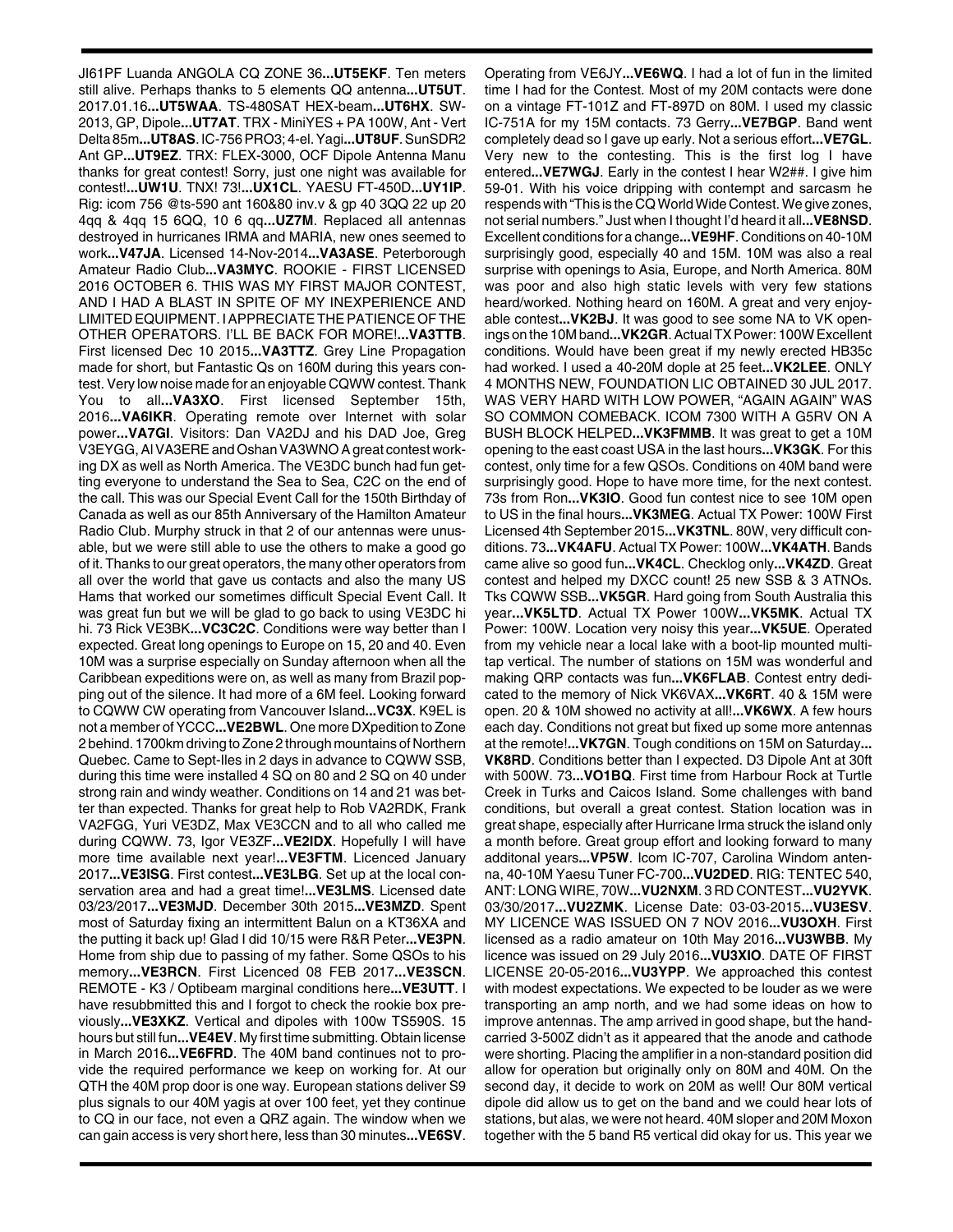added a rotator for the Moxon and that improved the 20M situation. On 40M, the 61 Qs is by far our best effort on that band and while we didn't expect anything out of 15M the 3 contacts yielded 6 mults. The stars did align on the operating front and for the first time, we could maintain 48 hour coverage. So, our modest expectation was to beat last year and a hoped for 200 Qs but in the end we more than doubled that and hopefully exceeding that of 2015. It's a modest score in comparison to other multi-single efforts, and our efforts will never overcome the reality imposed by a latitude of 80N and a location that is measured in 10s of kilometers from the geomagnetic pole. Our thanks to all that dug us out of the noise! In keeping with the educational component of our day jobs, we also are introducing some of our colleagues to the thrill of contesting. Some may have noticed a new "voice" from time to time. 73 de VE3KTB and VE1RUS**...VYØERC**. Great contest!**...VY2GF**. Rookie first licensed December 2015**...WH6FAM**. GREAT PROPAGATION ON 20M, THE BIGGEST PILE UPS EVER! GOOD FUN**...XE1B**. Was a real new experience to make a contest, with friends and SWLs enjoying a wonderful venue. Around one QSO per person :-)**...XE2NL**. Better station next year**...XE3WM**. Great Weekend, Enjoyed The Contest**... YBØANJ**. I am very happy join this amazing contest again**... YB1IM**. Thanks for all station DX hpe cu agn soon 2018 bye 73**...YB3IZK**. we are YB3ZBD - KEDIRI DXC TEAM - CLUB STA-TION ORARI LOKAL KEDIRI, all we are the best, goodluck to the next contest, 73**...YB3ZBD**.www.padang.qrzyb.com**... YB5C**. ODKS DX TEAM**...YB7KE**. We are member of YB3ZBD - KEDIRI DXC TEAM - CLUB STATION ORARI LOKAL KEDIRI, all we are the best, goodluck to the next contest, 73**...YC3BLJ**. Bravo ORARI LOCAL KEDIRI and DX TEAM**...YC3GOQ**. We are member of YB3ZBD KEDIRI DXC TEAM CLUB STATION ORARI LOKAL KEDIRI, all we are the best, good luck to the next contest, 73s**...YC3TEN**. Member of YB3ZBD KEDIRI DXC TEAM CLUB STATION ORARI LOKAL KEDIRI all we are the best, good luck to the next contest, 73**...YC3WIS**. Yg penting Bergetaaaaaaar barang kaka tu... Rr**...YC6BDD**. Good Contest 73**...YDØRLX**. YD1FZM NRI 15163822 VALID THROUGH 29/10/2017**...YD1FZM**. This is my first partisipation in this test**...YD2EEE**. We are member YB3ZBD Kediri DX team cq... cq ... cq... dirumah**...YD3RJL**. We are member of YB3ZBD KEDIRI DXC TEAM CLUB STATION ORARI LOKAL KEDIRI, goodluck to the next contest, 73**...YD3VRY**. ODKS DX TEAM**...YD7MHZ**. ODKS DX TEAM**...YD7MIB**. The license belongs to me as the first amateur radio in effect August 2016 and will end in August of 2019**...YD8UXV**. FIRST LICENSED DATE 12 JANUARY 2017**...YD8UYJ**. 04 august 2017**...YD9ATS**. 28/04/2016**...YD9YSS**. We are member of YB3ZBD KEDIRI DXC TEAM CLUB STATION ORARI LOKAL KEDIRI, all we are the best, nice dx contest and goodluck to the next contest, 73s**...YF3CYT**. TNX, 73!**...YF3DQD**. First licensed February 3rd, 2015**...YF3WIL**. Member of YB3ZBD KEDIRI DXC TEAM CLUB STATION ORARI LOKAL KEDIRI, all we are the best, good luck to the next contest, 73**...YG3CYS**. We are member of YB3ZBD KEDIRI DXC TEAM ORARI LOKAL KEDIRI, goodluck to the next contest, 73**...YG3DFB**. We are member of YB3ZBD - KEDIRI DXC TEAM - CLUB STATION ORARI LOKAL KEDIRI, goodluck to the contest, 73**...YG3DML**. LICENSED SINCE AUG 22TH, 2016**...YG3EDM**. My second DX CONTEST with KEDIRI DXC TEAM YB3ZBD, QRV from CENGKRONG BEACH TRENG-GALEK. BRAVO ORLOK KEDIRI - ORLOK TRENGGALEK, 73**...YG3EKK**. We are member of KEDIRI DXC TEAM - YB3ZBD, ALL WE ARE THE BEST. 73**...YG3EOQ**. We are member YB3ZBD KEDIRI DXC TEAM CLUB STATION ORARI LOKAL KEDIRI, this is my first joint CQWW DX CONTEST, nice dx contest, and goodluck, 73s**...YG3EOY**. We are member of YB3ZBD - KEDIRI DXC TEAM - CLUB STATION ORARI LOKAL KEDIRI,

all we are the best, goodluck to the next contest, 73**...YG3EQC**. This is the first time joint CQWW DX Contest, joint work YB3ZBD - YC3ZBQ , enjoy with DX Contest, Good luck to the next contest, 73s**...YG3EZN**. 73 Sorry for late log**...YL2IP**. Greetings from Borcelik Amateur Radio Club!**...YM3VBR**. Icom IC-7300 90W, HM trap GP. 73 Szigy**...YO2IS**. NO PROPAGATION**...YO2LXW**. ICOM IC-730, PWR 100W, ANTENNA DIPOLE**...YO2MJZ**. TS-590 + HLA 300 PLUS,longwire antenna 73!**...YO3CIY**. 73 to organizers all participants from JACK**...YO3GNF**. Tnx for QSOs**... YO3JW**. KENWOOD TS-590 + ICOM IC-2KL 500W Max, Ant: 3 el. YAGI + Dipole 80/40M**...YO3RU**. I OBSERVED THE CON-TEST RULES TCVR HOME MADE 100W DIPOLE ANT**... YO4BEX**. I OBSERVED THE CONTEST RULES TCVR FT77 100W VERTICAL ANT**...YO4GPC**. IC7600 + OFC MB Dipole. Thanks everyone I managed to work. 73!**...YO4NF**. Many station, good propagation in 80M tnx to all 73 gl dx de Zoli**...YO5OHY**. Authorized 08.11.2016**...YO7MSJ**. Trx: FT747gx inv.L antenna 100W**...YO8RZJ**. RIG: TS830S; ANT: DIPOL**...YO8THG**. Only CHECK LOG!**...YO9FYP**. Trx: YAESU FT-920 100W Aerial WIN-DOM**...YO9IAB**. All The Best!**...YO9NCL**. RIG: TS-450S; ANT: GP**...YO9RAO**. RIG: TS2000X; ANT: Inverted V**...YO9XC**. GREAT CONTEST**...YP3A**. 73**...YTØI**. Classic Operator (CLAS-SIC)**...YTØZ**. 28.09.2015**...YT5DEY**. 73**...YT5L**. CONDX very bad for real QRP**...YU1LM**. Rookie, first licence since February 2016**...YU3EEA**. 73**...YU3EMA**. Rookie, licence since March 2017**...YU3EYL**. 73**...YU3VIP**. 73**...YU4JAN**. 73**...YU4LED**. 73**... YU4MLL**. 73**...YU4MOM**. 73**...YU4NSL**. RADIO CLUB VENE-ZOLANO CARACAS**...YV5TNT**. EXCELENT CONDITIONS ON SUNDAY DESPITE THE POWER OUTAGES AND RAIN HOPE HAVE BETTER CONDITIONS FOR THE CW PART REALLY ENJOY THE CONTEST SEE NEXT MONTH**...YV6BXN**. FT-101E Dipole**...Z35F**. TS-480HX 200W, G5RV, 40M Delta loop**... Z35M**. Totally enjoyable as always. Operators: Alan ZL1RQ, Graeme ZL1SG, and Maurice ZL2MF, ably supported by ZL2MF'z XYL Gillian and junior op Oliver A Great weekend in the winterless North of NZ**...ZL1RQ**. Actual TX Power: 100W. Some what trying conditions for this little pistol station. It is unfortunate that 10M band didn't open up for me and north eastern heading had poor conditions. Anyway had fun and consider that the score reflects how it was with Hex beam and wire dipoles and 100W. 73 to all**...ZL1YE**. This contest was a real nightmare! First off I had had a windstorm destroy my 20 and 15M quad some month's ago. I needed replacement antennas. I decide to build a plumber's delight yagi for 15M and place it over my 10M 5-el. yagi. The construction took longer than anticipated (as always!) and I only managed to get it completed by about 0800 UTC on the Saturday. This took out my Saturday morning 40M short path to USA opening which I was relying on. There was still no 20M antenna so I put up a very low (about 8m high) dipole for 20M. So the antenna situation was as follows: No 80M antenna, a 40M wire MOXON rectangle at 20M high beaming at North America, a lowish dipole for 20M, a 3-el. yagi for 15M (ARRL antenna book design with a gamma match) and my trusty GØKSC designed 5-el. OWA yagi for 10M. After starting using my ICOM IC 736 barefoot (100W) all seemed ok until suddenly its tuning knob seized up solid on me! So now I had a rig which wasn't really useable. At this stage I went and fetched my Kenwood TS 50 and used this for the rest of the contest. If this wasn't enough it appeared that the bands were suffering a severe lack of sunspots as the conditions were somewhat lacklustre. (you know conditions are bad when you call K3LR and don't get a response!) All in all though a fun time was had and I'm looking forward to the CW test in a few weeks time when I hope to have a 20M yagi made and installed and also a vertical for 80M**...ZS2NF**. Computers refuse to work when you want them to**...ZS6BRZ**.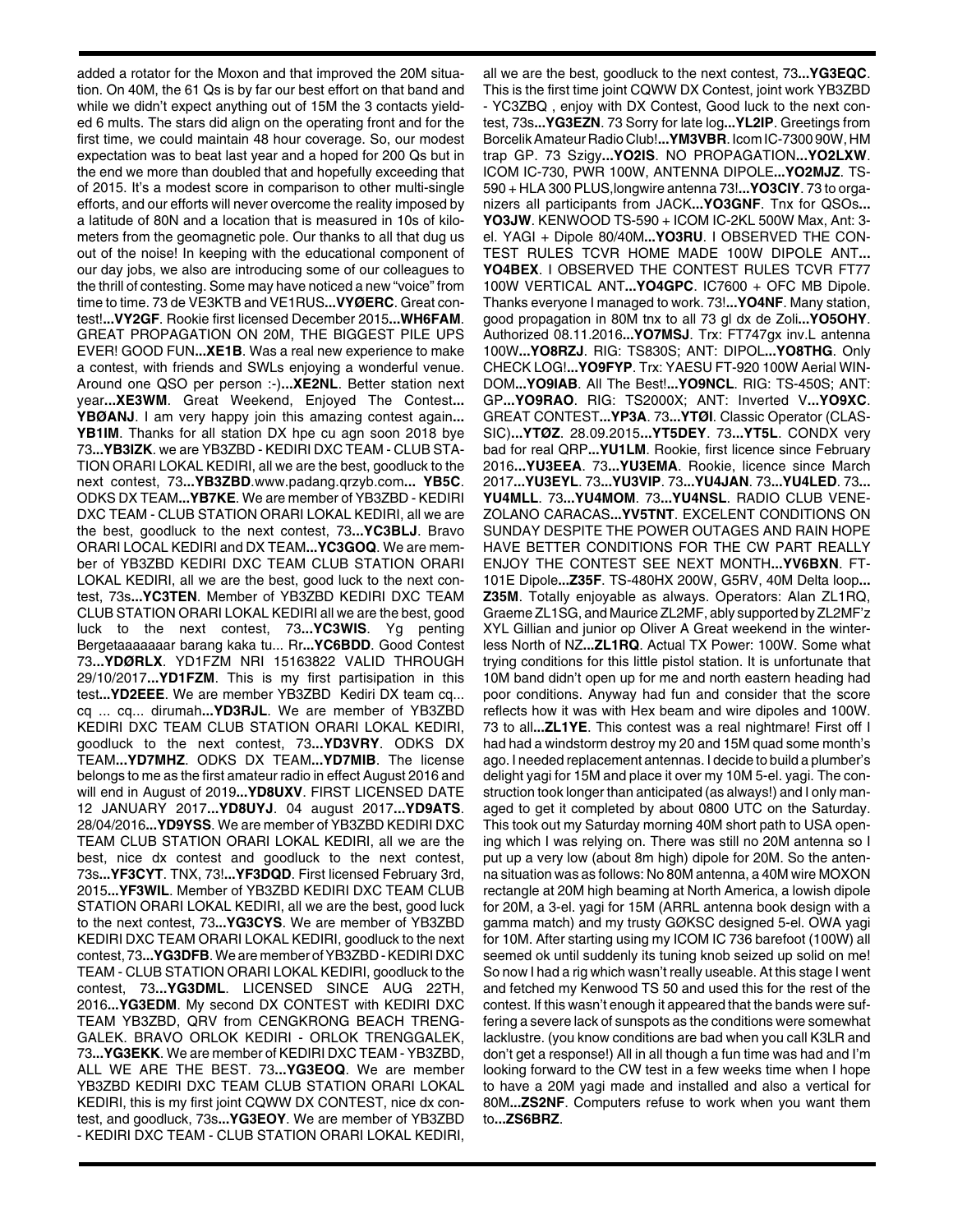## **USA QRM**

Great contest! Hoping to add to my 80M country total**...AA1SU**. First licensed 10-19-2015**...AB1YK**. Propagation much better than expected. Not great, but decent**...AB2TC**. RESUBMISSION. Contains all 128 QSOs now**...ACØDQ**. Just licensed 2 weeks ago - What an awesome contest!**...AC3BQ**. 160m propagation did not favor my locale. Had lots of fun**...AC4G**. What is meant by "certificate" in the line above?**...ADØH**. 2nd biggest surprise - working JA on 15M Sunday 1st biggest surprise - working YE2A on 15M Sunday. 15M was better than I expected on Saturday. I could not operate during the European window on Sunday. I did not hear a peep on 10M Saturday but worked a handful of stations to the south on Sunday afternoon (zones 8/9/11/12/13). I did not work any USA stations, so could have had a least three more country mults**...AD1C**. Thank you, everyone, for the politeness shown during difficult contacts. My first time submitting a log!**...AD7BI**. Thanks!**...AD7MM**. Operated 16.5 hrs**...AE6YB**. Nice 10M opening to Central/South American Sunday morning**...AE7VA**. 2nd year Rookie, had a great time with my portable setup!**...AG5DB**. Thx to DX for working with us low power, antenna challenged operators**...AG7AA**. Frst test in years Wire OCF dipole**...AI3Z**. Always fun! Thank you!**...AI6IN**. 100W with attic 40M CFZ**...KØBWQ**. Guess things have changed since my last CQWW ('99?). Had to get N1MM log prorgram to convert my DX4WIIN file to Cabrillo format. I should have used N1MM in the first place**...KØEV**. Very first DX contest. Sure hope all these guys get credit for their work**...KØLBR**. FOR CHECKING PURPOS-ES**...KØOI**. Condx better on Sunday had fun doing 99% S & P**...KØOU**. Operating time 1:15**...KØRC**. 15 and 10M were better than I expected**...KØSCO**. Heard a lot of stations that couldn't hear me. Had a good time. Looking forward to a little better band conditions next year. Thanks for your work in hosting the contest**...K1AUS**. 73**...K1BZ**. First Licensed on Nov. 3, 2016**... K1DVL**. Licensed 2015**...K1ECU**. Even with a storm on the horizon, and possible SKYWARN activation, I still had time to enjoy a little of this contest. Always fun!**...K1MTD**. Not sure what to put in here**...K1XM**. THIS LOG IS A CHECK ONLY**...K2GG**. I never expected to be heard overseas operating SSB**...K2JF**. First licensed 07-Jul-2015**...K2MV**. DIFFICULT TO BREAK THRU AT SUNSET - EU TO EU**...K2RR**. Tough going with a multi-band vertical, hi**...K2TE**. 05/10/2017 ROOKIE**...K3ABE**. K3CCR is the club station at the Collington continuing-care retirement community at FM 18OW in MD, just east of DC. For CQWW SSB 2017, N3UM and W3GB operated Multi-Two Assisted. As two retiree ops, we're ready to stay up late OR get up early, but no longer do both in the same overnight. We used our new JK Falcon beam (2-el. on 40M and 4-el. on 20M) for the first time in a DX contest. It did very well. On 40M we got 2X as many Qs and nearly 2X as many mults as we did in 2015 and 2016 CQ SSB using a good high inverted V. On 20M we got almost 2X as many Qs and a dozen or so more mults than in recent years, and made single-band DXCC. We were surprised at our good 15 and 10M results with SFI so low. We found it productive on all bands to switch among clicking on spots, CQing, and tuning, changing when the band map was worked out or the run or S&P rate fell. Tuning found many loud CQing stations that had not been spotted. Run freqs were scarce. We got a few fast but short runs, 100/hr but only for a few tens of minutes. We were happy with our final claimed score, our best in CQ SSB and better than N3UM got in 12 years of SOHP. We worked 116 total countries. It was fun to work rare and/or distant mults 5T, BY, FR, JT, SV5, and KHØ**...K3CCR**. 3 X-QSOS ON WRONG VFO NICE TO WRK 4S7AYG ON LP. ONLY UK HEARD G3TXF CALLED FOR 20 MIN NO Q!**...K3EST**. DB-18 180 feature was handy on JA/SA openings**...K3IE**. Late start. Old guy**...K3JD**. First time entering the CQWW DX SSB Contest. 73**...K3LT**. Only wire antennas in the trees**...K3NDM**. At K4QPL**...K3TD**. Band condi-

tions on 160M were very challenging for QRP (5W)**...K3TW**. DIS-APPOINTING**...K3URT**. Sure was nice to have 15M to EU again**...K3WJV**. Guests departed around 1600 UTC Saturday, so I drove the 160km to the shack in WV expecting to put in a "classic" 20-24 hours. However, problems with software used with my SDR and an operator error required more time to be spent on equipment than actual operating. I'm still working to fix an audio delay problem that at times made operating impossible. The delights of modern SDR. Mid-afternoon Sunday thunderstorms struck, winds increased, and the temperature plummeted to 3 degrees Celsius (37 Fahrenheit). I took that as a sign to leave. But I did make at least one QSO on each band. Interesting to find one lonely signal on 10M at 1445 Sunday. It was CR3A working VU2 and EU before he heard me, I would guess off the side of his beam. JR8YLW also was worked on 40M with my trapped dipole at 1201, 20 minutes after sunrise**...K3ZJ**. First Licensed 10-22-2015 Worked 5 contacts near contest beginning that were OOB**...K4AFE**. Licensed 06-2017**...K4AKK**. Thanks CQ**... K4EOR**. Good conditions even if limited to two bands**...K4KAY**. UNIVERSAL STUDIOS TRIP THRU SATURDAY OCT. 28 MORNING AND ACTION ITEMS POST THAT TRIP AND SICK (COLD) THRU ENTIRE WEEKEND**...K4QR**. My thanks to all those who struggled to copy my weak signal**...K4SXT**. Thanks a lot for the fun. Enjoyed my 3rd CQWW SSB contest!**...K4VBM**. First licensed as KM4KGZ on May 4, 2015**...K4VDX**. 73**...K4WLG**. I was just licensed in 2016. I enjoyed this contest**...K5LGX**. All had a good time. The newbies learned alot**...K5LRW**. I was working DX in the CQWW Phone contest**...K5QY**. Horrible line noise and two broken antennas – a prescription for a quick QRT. I was able to copy LU2DKT calling me on 160 for at least a moment of fun. Of course, some helpful soul berated me for not hearing some statesiders calling me off the back and sides of the Beverage. Ham radio is mostly crotchety old men these days and they are getting older and more crotchety by the day!**...K5RX**. 05/2015**...K5SVV**. I wish more DX had checked 10M**...K5XU**. Highlight was a 263 hour on 15M Saturday morning!**...K5ZD**. This log is to replace previous submission. Note: the software did not score 3pts for my second entry and I am not able to correct the log**...K6BEW**. Conditions were tough. I struggled to get to 100**...K6MUG**. Another great contest. I had an extremely enjoyable weekend**...K6PGH**. What a blast. Thanks so much, I had fun!**...K6TER**. Bands not too bad.10M opened Sunday afternoon for some nice Qs to SA. Tnx to all for the Qs. CU on cw**...K7ABV**. Fun contest!**...K7BVT**. First licensed 05/20/2016**...K7HKR**. Camped out in Central Cascades and enjoyed hunt and pounce in an evening**...K7RMZ**. Licensed 08/14/15**...K7VNC**. Started this one just to keep in practice on a SSB contest as my station needs better conditions to be competitive. With a flux of only 75 my expectations were fairly low. Fri nite began with moderate conditions as there were no solar storms degrading things. As time passed it was clear this would be on of those events where he who keeps his butt in the chair and grinds it out will win. 15M was open to ASIA at the beginning. Within minutes I found VK9CI calling CQ unanswered and snagged him fairly easily which brightened my day considerably. If it wasn't for the local power line noise I would have done much better on the low bands. I Went to bed around 2 a.m. & didn't get back to the radio until Sat afternoon. Both 15 & 20M were doing well with loud Asians rolling in mixed w/the usual Caribbean/SA suspects holding forth. I went to bed around 10 p.m. to chase the morning path to EU on 20M which was not great but certainly workable with some repeats of info. Worked a 4S7 on 20M Long-path which really made me smile as its been many years since that has happened! The best surprise of the weekend was when 10M opened mid afternoon to SA and later the S PAC! Worked the band hard looking for every Mult/Q I could find. Only tried to run stations a couple of times with limited suc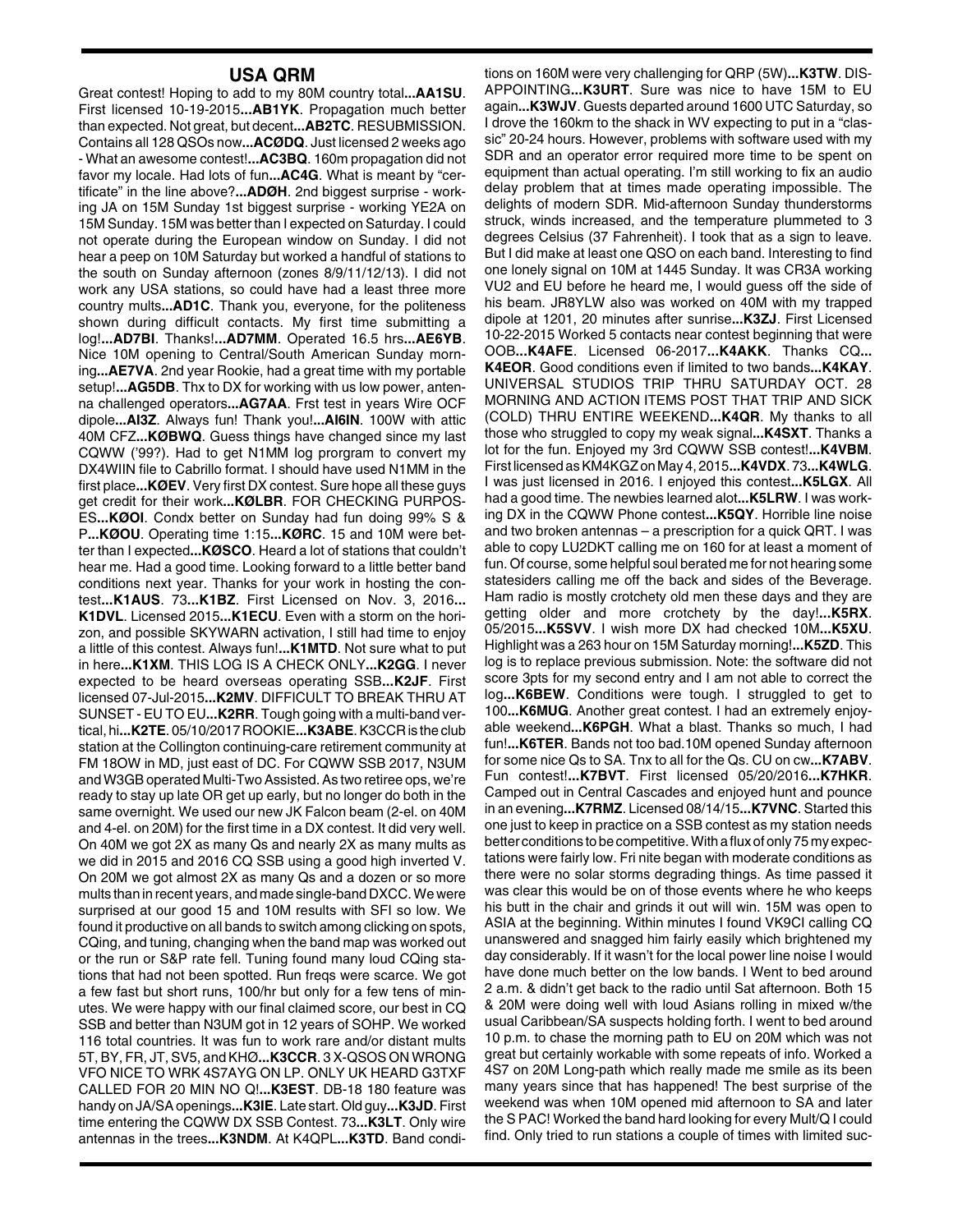cess so almost all of the weekend was Hunt and Pounce. All in all I am happy with the results of almost 500 Qs and several new ones on various bands. On old IC-746 driving a AL-80B to 800W or so. All Antennas Homebrew. 160M Inv L @ 30', 80M/40M Fan Inv Vee @ 38', 20M 3-el. Mono-bander @ 43', 15M 3-el. Monobander @ 30', 10M 4-el.Mono-bander @ 25'. See you in SS CW! 73s de Tim, DM09jh...sk**...K7XC**. First licensed in 2016**...K8PJK**. Nice to see some 10M openings to South America**...K8YSE**. Paper log typed by VE3EJ**...K9JDV**. Society of Midwest Contesters**...K9KE**. ROOKIE First license 2016**...K9TWW**. Had a GREAT time this year!**...KA3MTT**. Every CQWW seems to have a distinct personality all its own**...KA3PCX**. Only a few hours on Sunday due to illness. Sorry for the rough voice**...KA6BIM**. Love 15M**...KBØGUS**. My first CQWW contest from W2. Usually operate from new home QTH in VK2. Such different condtions and more activity on the bands. Other than Murphy showing up with Rig and Interface problems, lots of fun**...KB2KDP**. Great contest!**...KB4MG**. Sorry didn't have more time to operate**...KB6OJE**. First licensed 21 DEC 2017. First CQWW contest**...KB8ABJ**. First return to CQWW not since 2012, had a great year!**...KB8ZGL**. 2 watts 1.625" hardline to a 3-el. beam**...KB9NKM**. DATE FIRST LICENCED 09/24/2015**...KC1ELF**. Some of my RST reports may be incorrect**...KC1FYB**. It was fun. Thank you**...KC3EWJ**. Kenwood ts590sg, 100W, 80M delta loop antenna**...KC3HEO**. 9/26/2017**...KC3JUZ**. My 3rd contest ever and only the second to actually submit a log**...KC9PKF**. Hope to be more active next year**...KD1O**. 1st time user**...KD2FQQ**. LICENSED OCTOBER 2015**...KD2JQG**. 3.5 hours of fun**...KD2KW**. Casual run on Sunday only, after some time away from HF. It was a struggle this year, as the bands overall still seem to be a in a state of decline, and I'm on a small indoor station. Nevertheless, it was fun to get back into HF contesting again**...KD4ACG**. In Memory of Phoenix, the DX Dog. 2003-Dec. 19, 2016. He was always in the shack with me**...KD4QMY**. Ten-Tec Orion, THP HL-1.5KFX, 146' End Fed Wire**...KD5UVV**. Hilltop portable, generator powered, 100W to vertical & dipole. Great fun!**...KD6RMS**. Bands were not good for a low power station entry**...KD9MS**. Rookie**...KEØCRP**. Licensed 05/19/16**...KEØJFZ**. Rookie 7/10/17**...KEØNWG**. Operated with Inverted V on 20M and 40M for about 6 Hours. Limited antennas and low power were big limitations**...KEØOR**. Did better than I thought, but didn't make my goal score of 1 meg, although not bad for a 43 foot vertical**...KE1IH**. I need to correct one mistake. See corrected log entry**...KE1Q**. Added a TH2 @33' and the ZS6BKW @55' and the TH2 added great fun to the hi bands for 10,15 & 20M during the low end of the SS cycle, it performed better than expected at a low height. Lots of S&P but some runs on 15 & 20M made great fun but lost the wire antennas Sunday night with two 75' trees blew down, be back next year with other low band antennas for a small lot**...KE2TR**. First time uploading**...KE3GK**. Paper log typed by VE3EJ**...KE4FVU**. Rookie**...KE4PLT**. Low points, but thought I'd throw my hat in there**...KE8EAS**. Date Licensed = 04-08-2015**...KG2DWS**. 100W and a wire!**...KG5KRZ**. VERY NOISY CONDITIONS! But, I still had fun contacting DX stations. 73**...KG8FE**. Minimal Condx here. FT-3000D/AL-80B/160M OCF dipole @ 40ft. 500W**...KG9Z**. Com Tech amp dies around 06:30Z Sat night**...KI7M**. First Licensed on March 15th, 2017 Still very new to radio and contesting Any help/critique appreciated**...KI7MAT**. Operated only on 15M this time. My thanks to the contest organizers**...KJ8O**. Power=80W, antenna=G5RV dipole, equipment=TS570S, grid=FM18eu Thanks for the fun!**...KK4BZ**. Bands really opened up on Sunday!**.. .KK4RV**. First Licensed 2015**...KK6VZE**. Rookie (2016)**... KK6ZUU**. RADIO IS A STOCK YAESU FT-817ND. MAXIMUM POWER OUTPUT WAS UNDER 4W**...KK7VL**. First licensed 11/04/2014**...KM4FLU**. It was obvious this year, that due to the poor band conditions, 100W and a wire were totally insuficient to

be competitive in a DX contest. it was very difficult making the few contacts I logged. the other stations had a hell of a time pulling my call out of the noise**...KM4HVE**. Licensed October 2015, 1st time entry**...KM4ODS**. 2-26-16**...KM4RKT**. 14 year old operator. Licensed on 03/15/2016**...KM4SII**. Great contest but not so great band conditions. Conditions seemed better on Sunday compared to Saturday. Lots of European stations coming through to the west coast on 20M Sunday morning and early afternoon. Conditions last year were much better. Only wish we had better propagation on 10M**...KM6JD**. First contest I ever entered. Sunny sky with blustery wind Froze to death but enjoyed it**...KNØBBY**. CLASSIC and ROOKIE with FCC grant on July 27, 2017**...KN4EWI**. Good to be on the air**...KOØZ**. I wasn't well enough to operate but I turned on the radio Saturday AM and 15 was HOT! Sat down and operated off and on when I could. Back-to-back 250+ hours on SUNDAY was a first for me! Great fun and wonderful to work old and new friends as always. My best wishes to those contesters and their countries as they rebuild from the damage of those terrible hurricanes. Tnx for the Qs and the mults! 73 Bob**...KQ2M**. Not expecting a score. Just to help others verify contacts with me**...KQ6RS**. The first 9 hours were a real slog. Things improved from there. I still get a huge thrill working each QSO with QRP power**...KR2Q**. Wow, heard only 1 DX stn on 80M Sat. eve, 6Y1LZ that I chased for 2 hours before finally getting him and then was about to QSY to 40M when I heard CN2A who disappeared quickly but what followed was a pipeline to zone 33 for 2 hours and worked more Africans on 80M ssb than ever before including CN2A later on-amazing with random length homebrew mess of wires with a tuner @ only 40' here!**...KS7T**. Had a good time as always**...KT4FQ**. The operator was in WA state and station in VA**...KU1CW**. 45 minutes before the contest the Alpha blew a fuse. No back up amp. With only wire antennas I was not competitive**...KU4V**. Rig: Elecraft KX3 Transmission power: 12-15W Antenna: 35.5' end-fed wire sloping from 25'**...KW4LY**. Put up new-to-me SteppIr at new NJ QTH and this was shake down cruise. Weak link in the setup was the OLD operator. Had fun!**...KZ2I**. Used 5W QRP to dipole antenna at 65 feet. Many heard, few worked**...KZ3I**. This is my first CQWW log entry, please use this as a check log only**...NØNZG**. Played around a little. Did mostly DX chasing. The 15 and 40M bands were very good**... NØODK**. Bands seemed a little weak. Nice openings into Europe and SA. First time for the SteppIR in CQWW. I like it!**...NØOST**. Tough conditions this year – really tough to break through the QRM/QRN. Only had a couple of hours to operate too**...NØUK**. 15M single band entry**...NØWRK**. KX3/PX3/KXPA100**...N1SER**. Radios: Elecraft K3 w/KPA-500, ICOM IC-756 PROII with PW1 Logging Software: N1MM TX Antenna: TA-33 for 20/15/10M | 160/80/40M Dipoles**...N2CW**. Trying assisted this time. Not sure if I will stay assisted but we'll see**...N2RJ**. 15M just exploded Saturday morning!**...N2SR**. Conditions OK. Seemed like many stations had good signal but I had a bit of trouble getting back to them**...N2UJN**. I wasn't going to bother with the contest, but thought why not, and spent some time Sunday working it just for fun. Well, those few hours changed my shack. I took the KWM-380 off the operating table and put it over on the "vintage" side of the shack. I put TS-590SG on the table instead, and I'm still busy making other changes to the "modern" side of the shack. I might actually do this for score next time. I've never been much of a contester, but that may have changed!**...N3CMI**. Not as much fun as I had hoped for**...N3RS**. My first DX contest. Really helped toward a DXCC**...N3XKB**. I never intend to win. Just to enjoy operating and enter a log**...N4CU**. Thank you**...N4GDX**. ROOKIE**... N4IHS**. TX: Ten-Tec OMNI 6+ Antenna: 2-el. yagi at 60 ft Logging: N3FJP**...N4IJ**. No score claimed. Just a casual operation**...N4JR**. Enjoyed the brief time I got to play!**...N4NTO**. Forgot about the lower part of the cycle. Things always come to life during the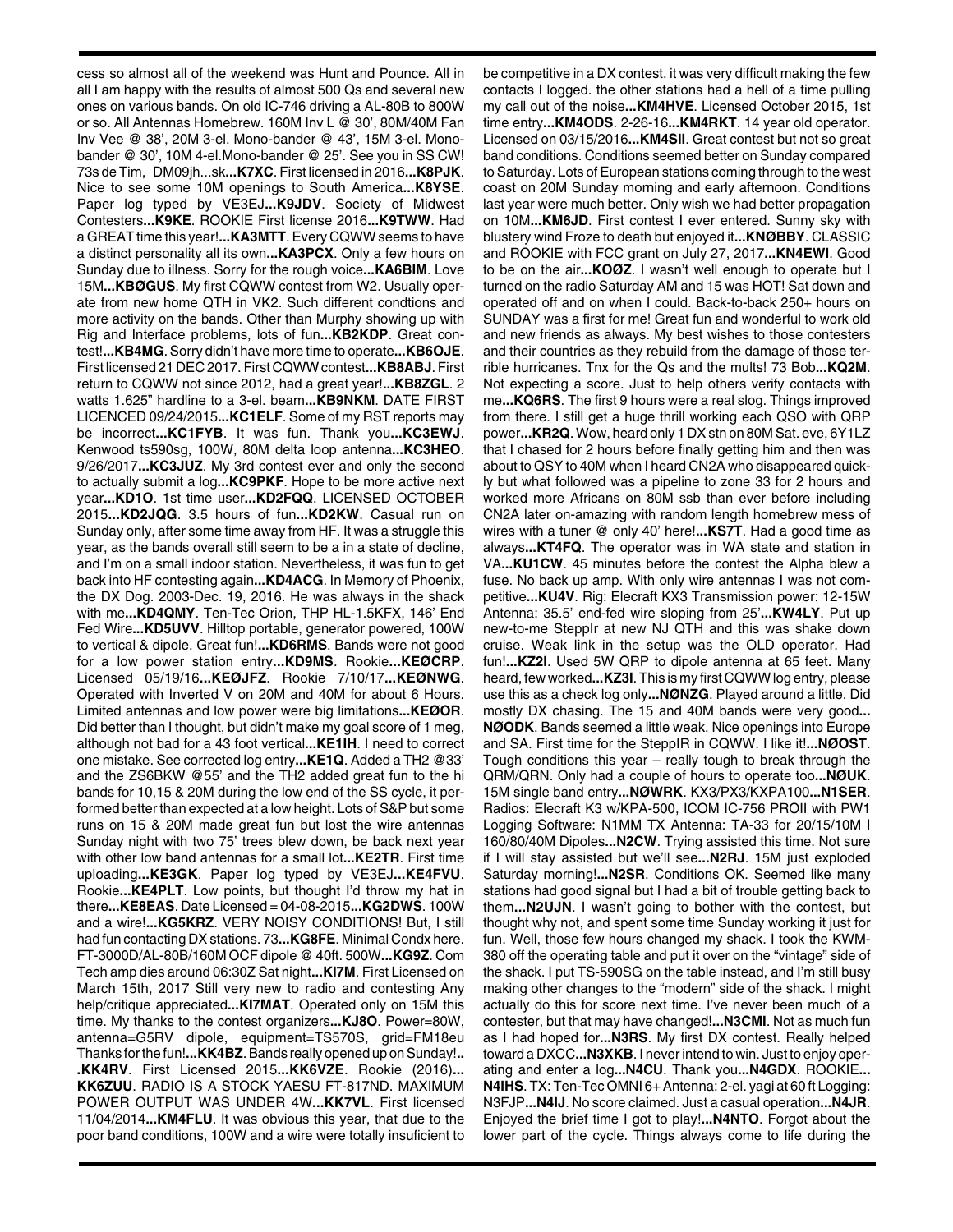CQWW. Things coming in from all over the place for most of the day. Thanks again to CQ for sponsoring this great event**...N4PN**. Good way to spend a rainy weekend at our mountain house!**...N4PSE**. 500W to 3-el. tri-band yagi**...N4QS**. Missed several countries, condx poor, sigs weak. Always Fun!**...N4RJ**. First CQWW in 15 years. N1MM Logger best ever!**...N4UK**. First Licensed 07/19/2016 as KM4VLK. New call N4VLK issued 10/12/16**...N4VLK**. All S&P Lots of good signals**...N5KB**. Cut short by a power outage but had fun. Fun is what it's all about**...N5KDA**. My first CQWW contest. Minimal antenna but I worked some new DX. Fun!**...N5LXI**. Licensed as KE8CRD 12-07-2015 Vanity call N5MKY issued 02-12-2016**...N5MKY**. Thanks to all for the fun. Great operators out there worldwide**...N5OCO**. First contest using my new 43' vertical instead of temporary OCF dipole or attic antennas. I'm exhausted! I wish there was an exclusive 100W 24-hour DX contest! That would be awesome – or it might be really quiet. I wish to say Thank You to CQ Magazine and everyone involved in hosting this contest and rating entries – and to all the DX stations who worked me even though I wasn't easily heard. I also want to thank N1MM for providing such a great contest logging program – Wow!**...N5ZY**. Score increased by 11,000 over last year**...N6AJ**. 10M is alive!**...N6KN**. 1st contest submission**... N6PS**. I almost gave up after struggling through Saturday. Slept 6 hours on Sunday morning. When I got up conditions had improved. Even 10M took off. Plenty of Europe on 20 and 15M. Debated about going to the 20M zoo in the last minutes of the contest. I did and it paid off. VK9CZ was the second station I worked. See everyone in the CW segment!**...N6RV**. ROOKIE SEP 11, 2015**...N6SAC**. Always a great time operating this one!**... N6WM**. Rig: Yaesu FTDX-5000, 2K-FA Ant: SteppIR @ 54 ft. Had a great time playing in the pileups. TU es Best 73 to all, Bill**...N6WS**. Medium Power 350W, using Icom 7300, into Comet H-422 rotating dipole**...N6YFM**. Icom IC-706MK-2G,a MA5B up 22 ft., and a ZS6BKW dipole up 40 feet**...N7MZW**. Portable 6 from Crescent City, California**...N7RVD**. Conditions better than expected lots of calls not previously in Super Check Partial LIDs still calling and calling instead of listening**...N7WY**. Used FT-897D on battery power running 35 to 50W**...N8BGR**. Surprising good conditions**...N8BI**. FIRST TIME IN MANY YEARS OPERATING LOW POWER AND SINGLE BAND. CONDITIONS WERE QUITE GOOD. FOR LOW PART OF SUNSPOT CYCLE, THAT WAS QUITE UNANTICIPATED**...N8DE**. COULD'NT DEVOTE THE TIME I WANTED SO NOT AT ALL CLOSE TO LAST YEARS SCORE, BUT ENJOYED EVERY MINUTE. BETTER TO HAVE CONTESTED THAN NO TEST AT ALL! THANKS ALL FOR ANOTHER GREAT EXPERIENCE!**...N8GLS**. Very good condx on 20 and 15. Vast majority of QSOs S&P, was only able to run well on 20 Sunday 19Z**...N8II**. Had fun with limited time**...N8TCP**. Go MRRC GO!**...N8YXR**. Really no antenna**...N9GG**. Conditions were great except for the brick wall to JA on the low bands**...N9RV**. No time to play Friday night, and only a little over an hour Saturday (XYLs 60th "B"day). So decided to put my efforts into a SB 15M operation. Conditions not bad for the bottom of the sun spot cycle. But still tough for low power and low antenna. S&Pd my way through 15m Sunday, watching the spots and listening for new calls to work. Spent way to much time in the pileup for FR4QT for two new mults. I'm guessing I burned a good 45 minutes or more calling, but finally did get him in the log. I was hoping for some JA and other Pacific to pop up late in the day Sunday, but prop from that part of the world never materialized. I was able to get A31MM and one ZL in the log, and a few KH6, but prop to Pacific was light with some deep QSB. Atmosperic noise (noise floor) in that direction 240 - 320 degrees was 10 to 15 DB higher than to EU and SA most of the day. Was hoping for DXCC, but was not meant to be. Still had fun. Not too bad for the sun spot bottom. N9TF Rig, Elecraft K3s 100W to 2-el. triband at 37'. 73 Gene**...N9TF**. First

time running this contest. Only worked on Sunday. Had a great time**...N9UDO**. Part Time effort, S&P only**...N9VPV**. Another great CQ contest. Had a power outage Sat. afternoon. 73**...NC4MI**. I only had a few hours on Sunday afternoon so tried to make the best of it**...NDØC**. Got a few hours in after getting back from our annual vacation to the Epcot International Food and Wine Festival. 100% S&P**...NF4A**. Fun test! Decided to just try 40M and really enjoyed it! Hunting and pouncing produced some good DX and then worked the Antarctic station who gave me Zone 39 and a weather report of -44 degrees F. LOL**...NF7E**. My highest contest score ever!**...NK8Q**. Only a very part time effort due to famiy and work schedules. Decided to do single-band 80M and try to raise my DXCC totals on 80. Rig - Flex 6500. Antenna - Inverted L (35 up and 35 over) with one poor radial. Not a great antenna system, but I made a few contacts**...NM9P**. Always a lot of fun. Very busy weekend so just a little operating time**...NN2NN**. Many thanks to John, N3HBX for use of his awesome station!**...NN3W**. Post Hurricane Irma, I'm without my 40M Moxon. All of my rotating antennas slipped in their rotors, and don't point in the correct direction. I haven't been able to get up the towers to fix them. I've also picked up some hellacious QRN, but it only started the week before the contest. So, good thing I only ever planning on playing around**...NN4X**. 03-02-2016**...NQ5M**. Remote operation**... NR3X**. Great Contest! Thanks to all who worked to make this a successful contest**...NT4Z**. Paper log entered by VE3EJ**...NYØT**. Family-first, holiday-style, great conditions, thanks to all for the QSOs**...NZ3O**. No ten, but 15M was better than expected**... WØCP**. ROOKIE 04/2016**...WØDDP**. Paper log typed by VE3EJ**... WØPPF**. Fun contest even worked a few on 10M. 73 John**... WØYJT**. First licensed July 17, 2015 as KC1EDI**...W1AKI**. ROOK-IE**...W1FOY**. One antenna for all bands: wire, 70 ft (21m) long and 30 ft (9m) high**...W1HIS**. 8-23-16**...W1MKW**. Thank you for sponsoring the contest. It was a fun weekend on the radio**... W1QK**. Major fundraiser for Kitty Quarters cat rescue took precedent**...W1RM**. Various family affairs won out except for a few hours**...W1VEM**. I'm not an SSB guy, so I started out just "giving out points," but I got hooked, and had a low-key, but enjoyable time. Not a big score, but a fun time, nevertheless. TNX to all those worked**...W2AAB**. Please tell me what I have won**...W2PIP**. ROOKIE Thank you!**...W2XK**. Date of first License 02-17- 2017**...W3JRD**. This is my 1st contest. Thank you**...W3LES**. Fun!**...W3MMM**. A3S and A4S on the ground undergoing repair/upgrades. Gain antennas limited to 15-4CD. Great condx on 15M**...W3SM**. Licensed March 2016**...W3XOX**. Antennas were way too low. Going up next weekend. Fun contest anyway**... W3ZR**. MY SECOND CONTEST. NOT SURE ABOUT SCOR-ING. DID THE BEST I COULD. THANKS! HAD A GREAT TIME!**...W4CWM**. Some new antennas gave additional options, thanks to my antenna party crew**...W4EEY**. IC-7300**...W4GHV**. Date First Licensed: January 30 2015. 73**...W4LID**. Run 'em**... W4ML**. Rookie attempt. General license granted 08/30/2017**... W4POT**. Operator/computer error limited my activity**...W4WNT**. Best fun was on 75M Europe, Africa, Hawaii, S America**...W5CO**. Nice to hear 15M open so well. Great fun in the greatest contest**...W5KU**. New email address the first was rejected by you from the other email**...W5YBT**. Licensed in 2015**...W5YYA**. Thanks for all the QSOs**...W6JCW**. Check Log only**...W6JJY**. No VK nor ZL on 20M, only one ZS!**...W6KW**. KK6QKQ Granted 11/19/14**... W6MOB**. This is my first ever contest submission. Licensed in 2017**...W6NYA**. Sorry I had trouble converting to Cabrillo from ADIF. Thanks for the help!**...W6OLA**. Conditions were tough from start to finish, especially for QRP!**...W6QU**. I have not looked at DX Contest rules since I was K2IEG in NY back in the 1960s. Therefore, my aim was not to enter the contest per se, but merely to work a few new countries under this (W6RBC) callsign. I had no way to calculate a score easily, or I would have done so.